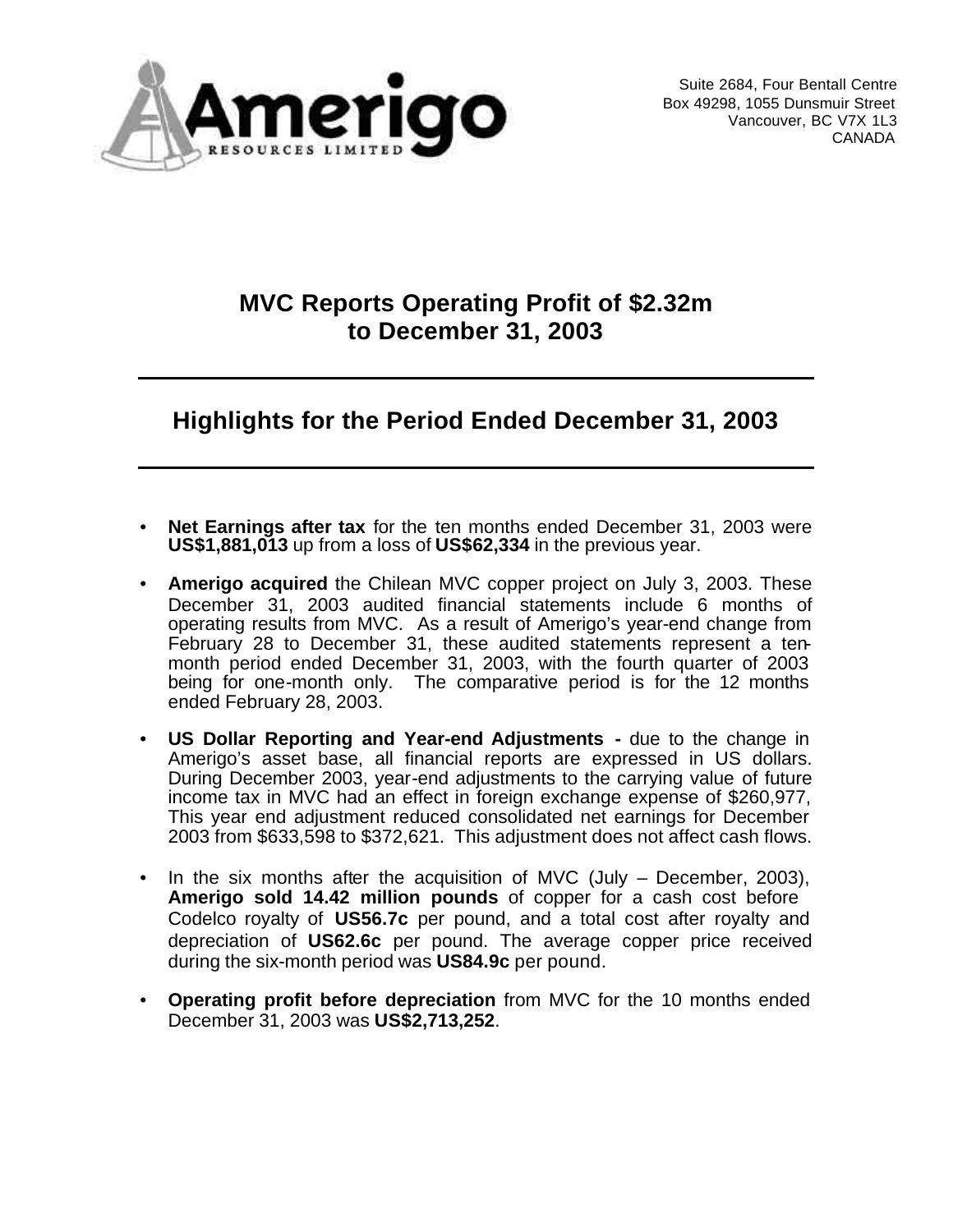- **The copper price** has **increased** by 42% from **\$0.776** (July 2003 average) to **\$1.10** (January 2004 average) since the acquisition of MVC. Strong operating cashflows during the period have funded capital expansion plans and have substantially repaid the **Enami Loans: only US\$749,183** of the original **US\$2,471,124** loan amount remains owed by MVC as of January 31, 2004.
- During December, 2003, Amerigo entered into a **new concentrate sales contract with ENAMI**, the state-owned Chilean smelting and refining company. This contract will result in savings to MVC of **more than 2 ¢/lb** of refined copper in the coming year compared to the 2003 smelting and refining terms.
- **Earnings per share** were US5c for the ten months ended December 31, 2003.
- **Production expansion plans** remain on track with the installation and commissioning of the additional classification and flotation equipment in the first quarter of 2004 and a budgeted production rate for 2004 of 16,000 tonnes of refined copper.
- **Further production increases –** Planning is well underway for Stage 2 of the expansion which will increase copper production further in 2005 to an annual level of approximately 20,000 tonnes. Both stages of expansion position Amerigo well to take advantage of current higher prices due to strong demand from China and improving economies in other parts of Asia, the US, and Europe.

This Stage 2 production increase will be generated from the higher rate of extraction from the Colihues tailings project from the present 2000 tonnes of plant feed per day trial operation to a fully commercial rate of 10,000 tonnes per day. Further studies are planned for 2004 to examine the potential to increase production from Colihues beyond this rate.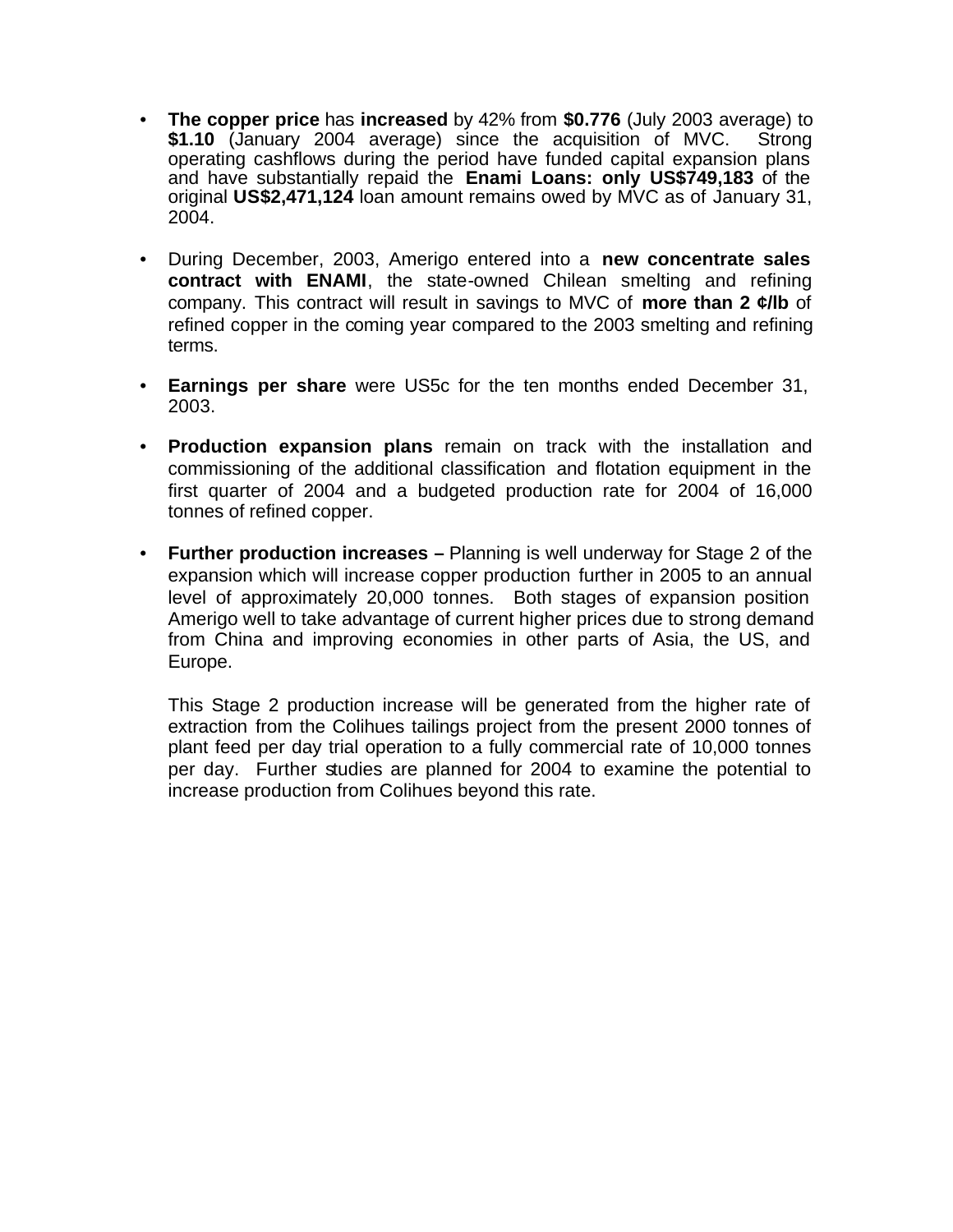

**PricewaterhouseCoopers LLP Chartered Accountants** PricewaterhouseCoopers Place 250 Howe Street, Suite 700 Vancouver, British Columbia Canada V6C 3S7 Telephone +1 (604) 806 7000

### Facsimile +1 (604) 806 7806 **AUDITORS' REPORT**

#### **To the Shareholders of Amerigo Resources Ltd.**

We have audited the consolidated balance sheet of Amerigo Resources Ltd. as at December 31, 2003 and the consolidated statements of operations and retained earnings and cash flows for the ten month period ended December 31, 2003. These consolidated financial statements are the responsibility of the Company's management. Our responsibility is to express an opinion on these financial statements based on our audit.

We conducted our audit in accordance with Canadian generally accepted auditing standards. Those standards require that we plan and perform an audit to obtain reasonable assurance whether the financial statements are free of material misstatement. An audit includes examining, on a test basis, evidence supporting the amounts and disclosures in the financial statements. An audit also includes assessing the accounting principles used and significant estimates made by management, as well as evaluating the overall financial statement presentation.

In our opinion, these consolidated financial statements present fairly, in all material respects, the financial position of the Company as at December 31, 2003 and the results of its operations and its cash flows for the ten month period ended December 31, 2003 in accordance with Canadian generally accepted accounting principles. As required by the Company Act of British Columbia, we report that in our opinion, these principles have been applied on a consistent basis.

The consolidated financial statements as at February 28, 2003 and for the year then ended were audited by other auditors who expressed an opinion without reservation on those statements in their report dated April 26, 2003 except as to notes 11 (f) and (g) which were as to May 6, 2003.

Pricewaterhouse Coopers LLP

**Chartered Accountants**  Vancouver, BC, Canada January 9, 2004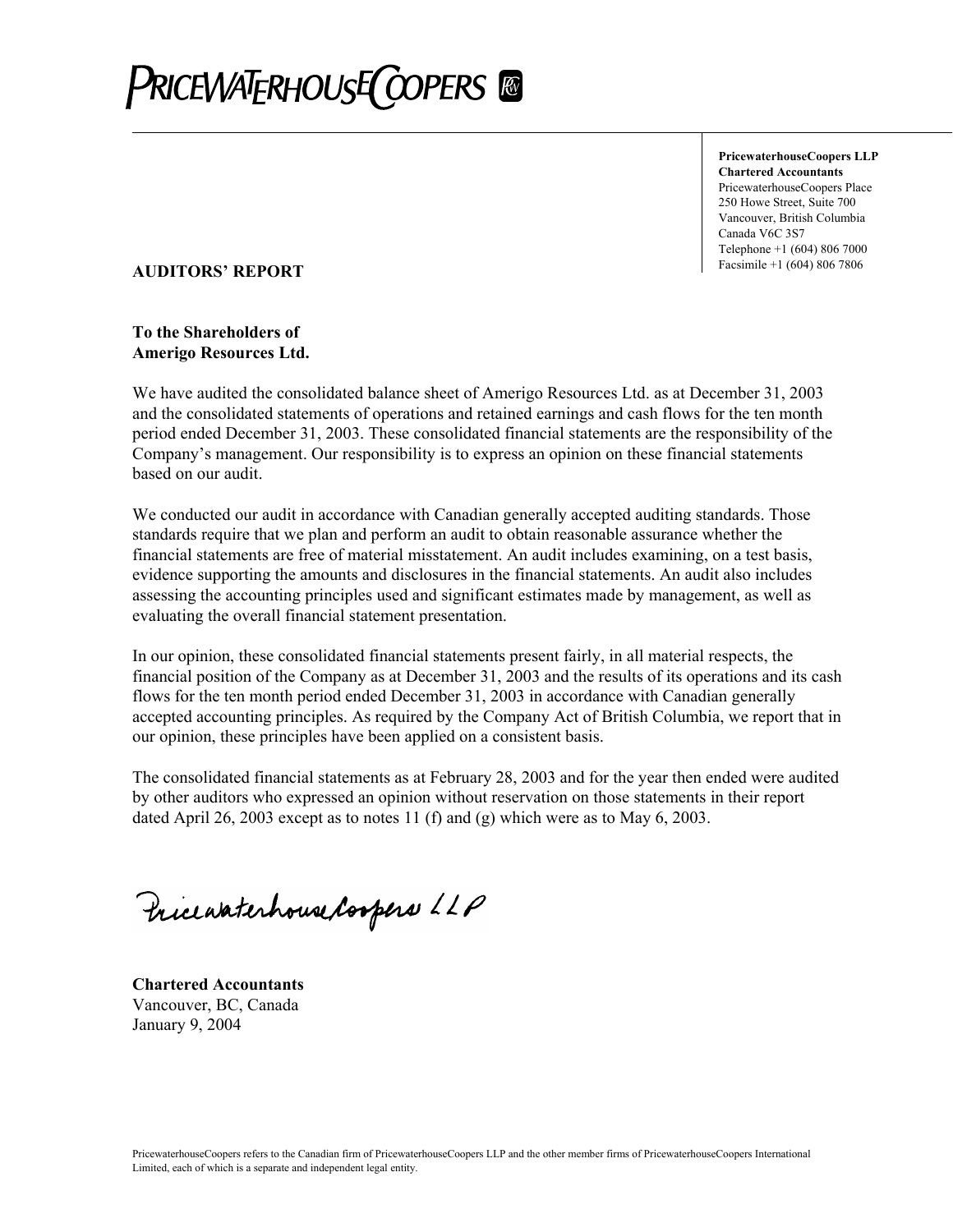Consolidated Financial Statements **December 31, 2003** (expressed in U.S. dollars)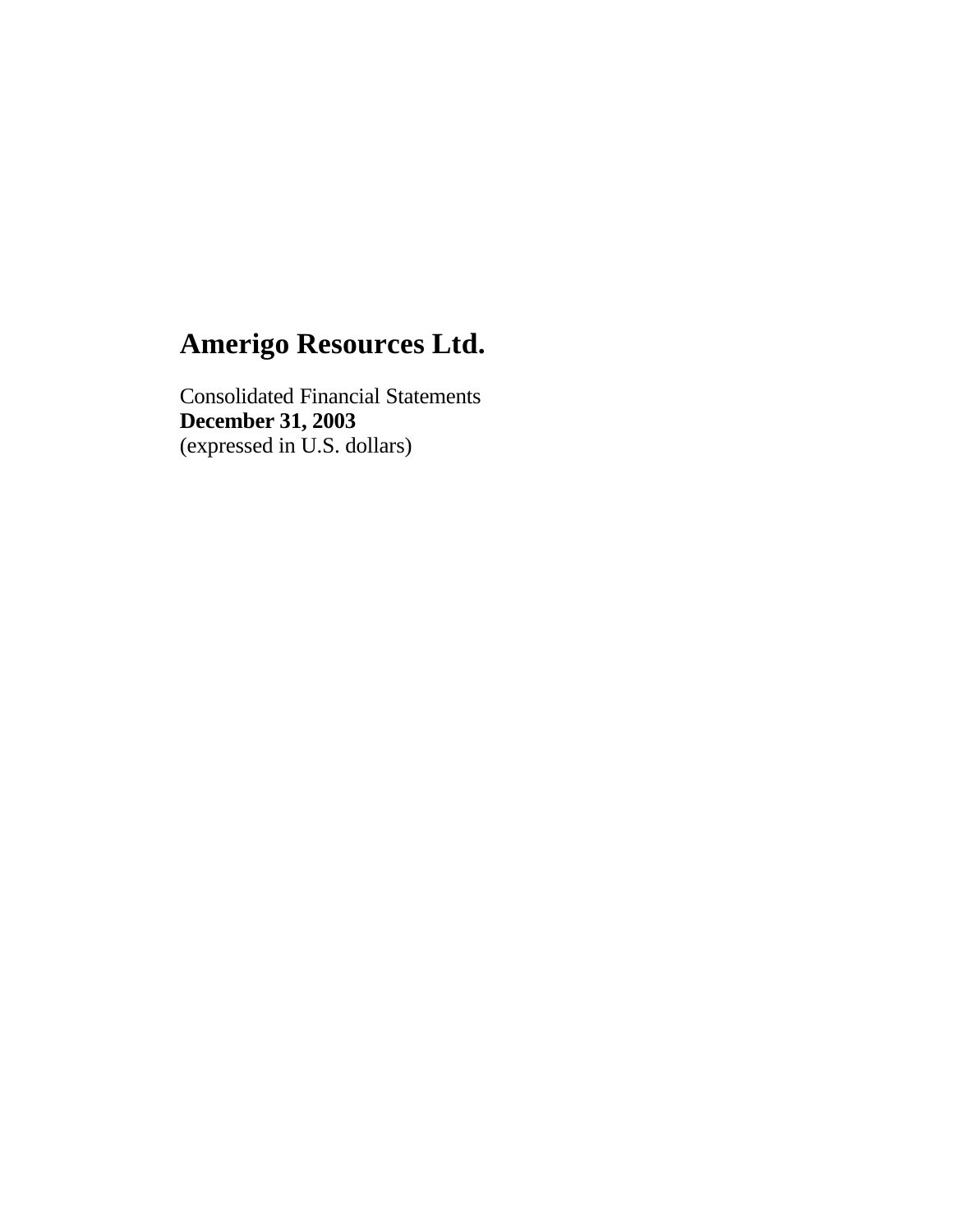Consolidated Balance Sheet

### (expressed in U.S. dollars)

|                                                                                                                                                 | December 31<br>2003<br>\$                    | February 28,<br>2003<br>\$ |
|-------------------------------------------------------------------------------------------------------------------------------------------------|----------------------------------------------|----------------------------|
| <b>Assets</b>                                                                                                                                   |                                              |                            |
| <b>Current assets</b><br>Cash and cash equivalents (note 4)<br>Accounts receivable<br>Prepaid expenses<br>Plant supplies and inventory (note 5) | 4,366,419<br>2,098,557<br>66,059<br>532,656  | 91,654<br>13,049<br>3,490  |
|                                                                                                                                                 | 7,063,691                                    | 108,193                    |
| <b>Deferred charges</b>                                                                                                                         | 32,026                                       |                            |
| Mineral property, plant and equipment - net (note 6)                                                                                            | 23,528,632                                   | 254,498                    |
| <b>Future income tax</b> (note 12)                                                                                                              | 1,194,097                                    |                            |
|                                                                                                                                                 | 31,818,446                                   | 362,691                    |
| <b>Liabilities</b>                                                                                                                              |                                              |                            |
| <b>Current liabilities</b><br>Accounts payable<br>El Teniente royalty payable (note 8)<br>Due to related parties (note 9)                       | 1,949,547<br>604,108<br>188,739<br>2,742,394 | 16,546<br>16,546           |
| <b>Notes payable</b> (note 3)<br>Enami loans (note 7)<br><b>Minority interest</b>                                                               | 3,400,000<br>1,397,166<br>1,000<br>7,897,048 | 16,546                     |
| <b>Shareholders' Equity</b>                                                                                                                     |                                              |                            |
| <b>Capital stock</b> (note 10)                                                                                                                  | 24,813,185                                   | 3,390,897                  |
| <b>Capital stock to be issued</b> (note 11)                                                                                                     | 294,062                                      |                            |
| <b>Deficit</b>                                                                                                                                  | (1,165,486)                                  | (3,046,499)                |
| <b>Cumulative translation adjustment</b>                                                                                                        | (22,110)                                     |                            |
|                                                                                                                                                 | 23,921,398                                   | 346,145                    |
|                                                                                                                                                 | 31,818,446                                   | 362,691                    |
| <b>Commitments (note 15)</b><br><b>Subsequent events (note 17)</b>                                                                              |                                              |                            |
| <b>Approved by the Board of Directors</b>                                                                                                       |                                              |                            |

"Steven G. Dean" "Ian Gallie" "Ian Gallie"

\_\_\_\_\_\_\_\_\_\_\_\_\_\_\_\_\_\_\_\_\_\_\_\_\_\_\_\_\_\_\_\_\_\_\_ Director \_\_\_\_\_\_\_\_\_\_\_\_\_\_\_\_\_\_\_\_\_\_\_\_\_\_\_\_\_\_\_\_\_\_\_ Director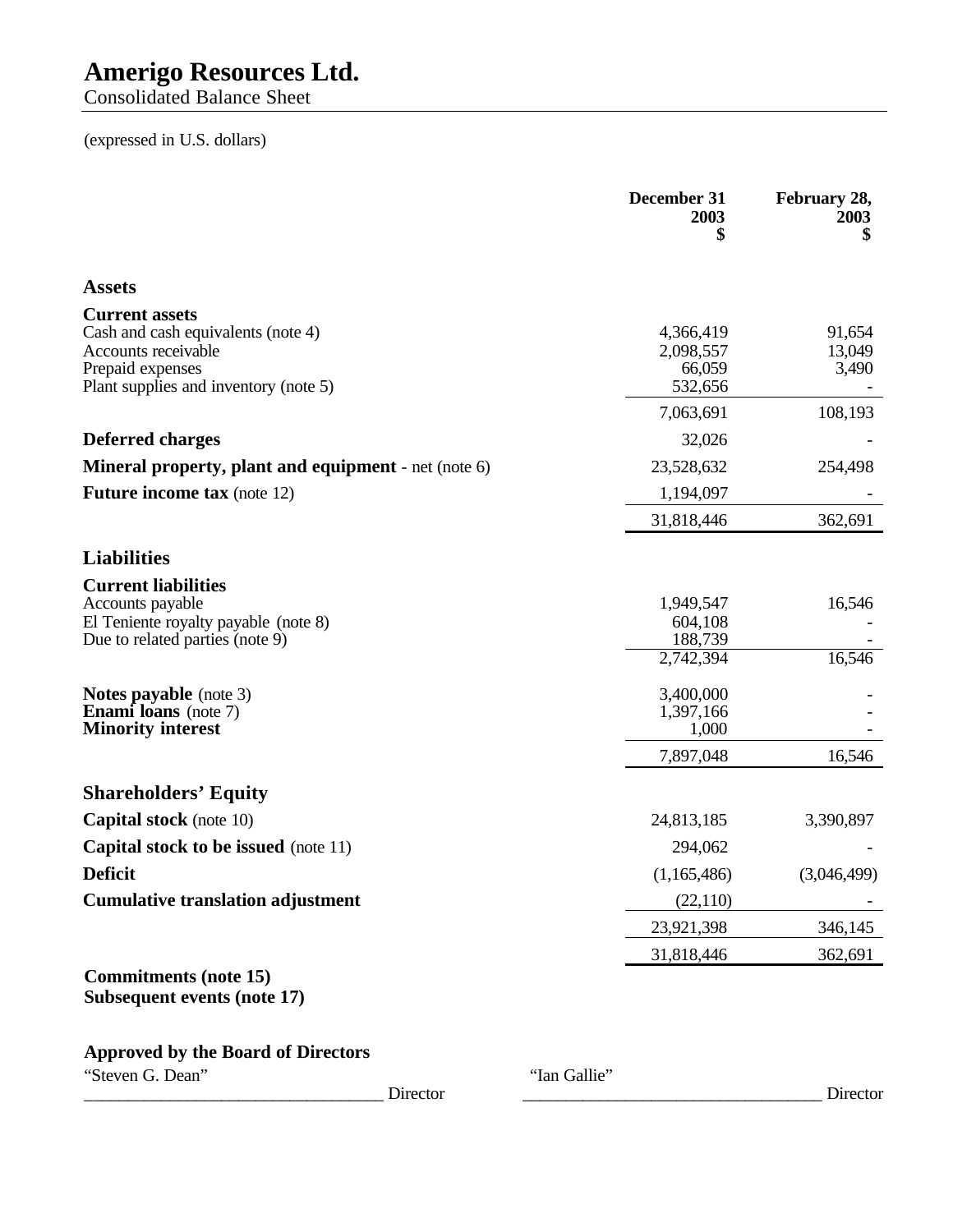Consolidated Statement of Operations and Retained Earnings

### (expressed in U.S. dollars)

|                                                  | Ten months ended<br><b>December 31, 2003</b><br>5 | <b>Twelve months ended</b><br><b>February 28, 2003</b><br>5 |
|--------------------------------------------------|---------------------------------------------------|-------------------------------------------------------------|
| <b>Revenue</b>                                   | 12,243,150                                        | 85,492                                                      |
| <b>Costs</b>                                     |                                                   |                                                             |
| Production costs                                 | 4,349,592                                         |                                                             |
| Smelter refinery and other charges               | 2,604,391                                         |                                                             |
| Maintenance and services                         | 1,287,363                                         |                                                             |
| El Teniente royalty                              | 604,108                                           |                                                             |
| Depreciation and amortization                    | 390,717                                           |                                                             |
| Administration<br>Transportation                 | 414,434<br>270,010                                |                                                             |
| <b>Cost of sales</b>                             | 9,920,615                                         |                                                             |
| <b>Operating profit</b>                          | 2,322,535                                         | 85,492                                                      |
| Other income and expenses                        |                                                   |                                                             |
| Professional fees                                | 140,522                                           | 31,814                                                      |
| Interest expense                                 | 125,898                                           |                                                             |
| Interest income                                  | (68, 689)                                         |                                                             |
| Management fees                                  | 91,767                                            | 37,445                                                      |
| Office expense                                   | 68,893                                            | 24,270                                                      |
| Transfer agent and filing fees                   | 22,264                                            | 16,402                                                      |
| Shareholder and investor                         |                                                   |                                                             |
| information<br>Insurance expense                 | 13,170<br>10,147                                  | 5,974                                                       |
| Financing costs                                  |                                                   | 10,038                                                      |
| Stock based compensation                         |                                                   | 1,747                                                       |
| General prospecting                              |                                                   | 19,783                                                      |
| Foreign exchange gain                            | (151, 189)                                        | 353                                                         |
|                                                  | 252,783                                           | 147,826                                                     |
| Earnings (loss) before<br>minority interest      |                                                   |                                                             |
| <b>Minority interest</b> (note 9)                | 2,069,752                                         | (62, 334)                                                   |
|                                                  | 188,739                                           |                                                             |
| Net earnings (loss) for the<br>period            | 1,881,013                                         | (62, 334)                                                   |
| <b>Deficit - Beginning of period</b>             | (3,046,499)                                       | (2,984,165)                                                 |
| Deficit - End of period                          |                                                   |                                                             |
|                                                  | (1,165,486)                                       | (3,046,499)                                                 |
| Weighted average number of<br>shares outstanding | 41,236,533                                        | 4,482,941                                                   |
| Earnings (loss) per share                        |                                                   |                                                             |
| Basic                                            | 0.05                                              | (0.01)                                                      |
| Diluted                                          | 0.03                                              | (0.01)                                                      |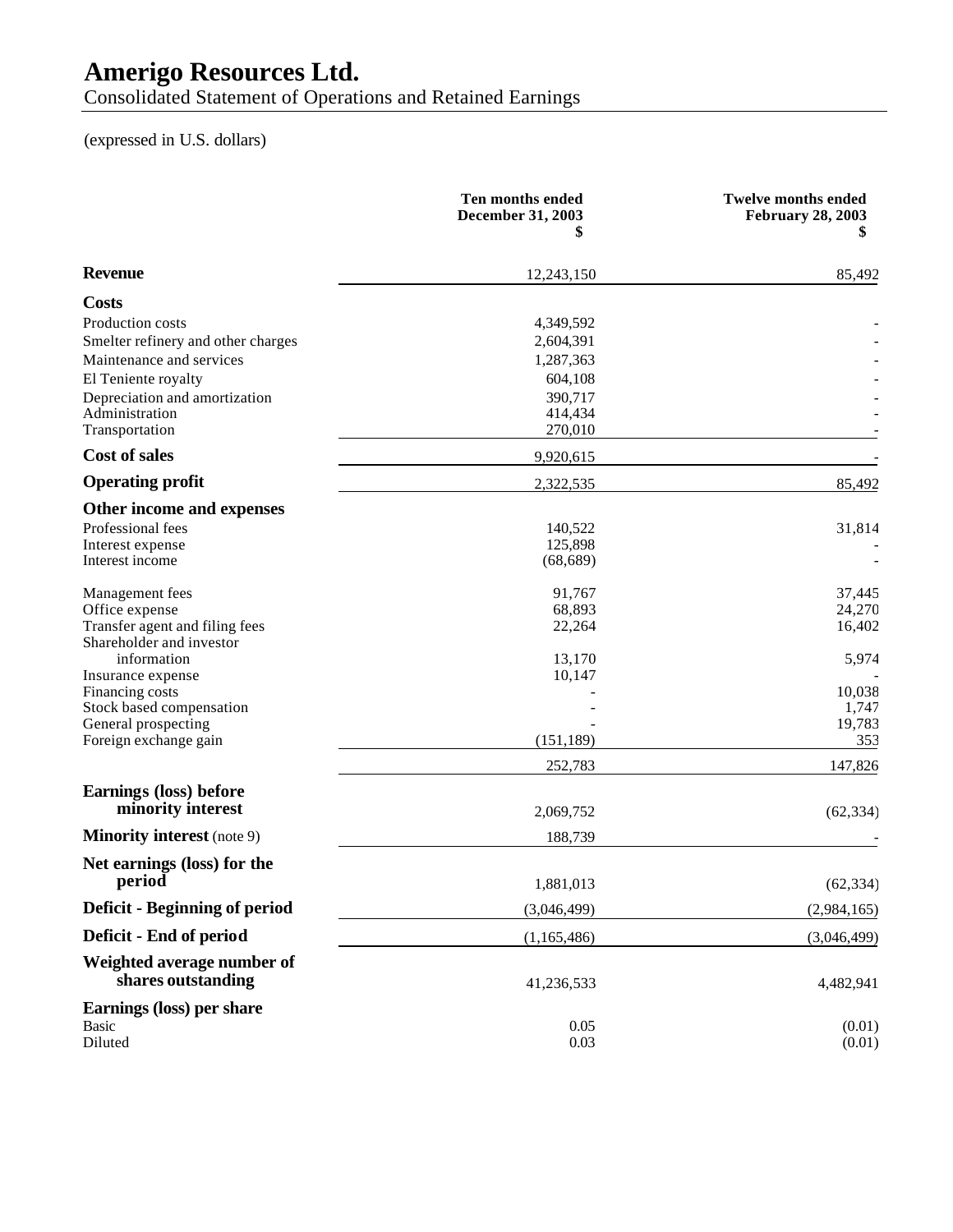Consolidated Statement of Cash Flows

### (expressed in U.S. dollars)

|                                                                                                                                                                                                                    | Ten months ended<br><b>December 31, 2003</b><br>55                  | <b>Twelve months ended</b><br><b>February 28, 2003</b> |
|--------------------------------------------------------------------------------------------------------------------------------------------------------------------------------------------------------------------|---------------------------------------------------------------------|--------------------------------------------------------|
| Cash flows from operating activities<br>Net earnings (loss) for the period<br>Items not affecting cash-                                                                                                            | 1,881,013                                                           | (62, 334)                                              |
| Depreciation and amortization<br>Shares issued for financing costs<br>Stock based compensation                                                                                                                     | 390,717                                                             | 6,692<br>1,747                                         |
| Changes in non-cash working capital - net of<br>effects of acquisition of subsidiary                                                                                                                               | 2,271,730                                                           | (53,895)                                               |
| Accounts receivable<br>Prepaid expenses<br>Plant, supplies and inventory<br>Accounts payable<br>Other current accounts payable<br>El Teniente royalty payable                                                      | (1,397,171)<br>(34, 897)<br>42,668<br>153,262<br>188,739<br>604,108 | (8,170)<br>(3,490)<br>(37, 925)                        |
| Net cash used in operating activities                                                                                                                                                                              | 1,828,439                                                           | (103, 480)                                             |
| <b>Cash flows from investing activities</b><br>Acquisition of subsidiary - net of \$31,083 cash<br>acquired<br>Purchase of mineral property, plant and<br>equipment                                                | (549,066)<br>(870, 574)                                             | (151, 013)                                             |
| Net cash used in investing activities                                                                                                                                                                              | (1,419,640)                                                         | (151, 013)                                             |
| <b>Cash flows from financing activities</b><br>Repayment of Enami loans<br>Repayment of former owner loans<br>Repayment of other loans<br>Deferred charges<br>Issuance of shares for cash - net of share issue     | (1,073,958)<br>(16,600,000)<br>(37,500)                             | (33,460)                                               |
| costs<br>Other payables                                                                                                                                                                                            | 21,415,288<br>33,708                                                | 377,008                                                |
| Net cash provided by financing activities                                                                                                                                                                          | 3,737,538                                                           | 343,548                                                |
| Effect of exchange rate changes on cash<br>and cash equivalents                                                                                                                                                    | 128,428                                                             |                                                        |
| Net increase in cash and cash equivalents                                                                                                                                                                          | 4,274,765                                                           | 89,055                                                 |
| Cash and cash equivalents - Beginning of<br>period                                                                                                                                                                 | 91,654                                                              | 2,599                                                  |
| Cash and cash equivalents - End of period                                                                                                                                                                          | 4,366,419                                                           | 91,654                                                 |
| <b>Non-cash transactions</b><br>Issuance of shares for mineral properties<br>Mineral properties for minority interest<br>Note payable on acquisition<br><b>Supplemental cash flow information</b><br>Interest paid | 7,000<br>1,000<br>1,854,589<br>686,711                              |                                                        |
| Taxes paid                                                                                                                                                                                                         | 932                                                                 |                                                        |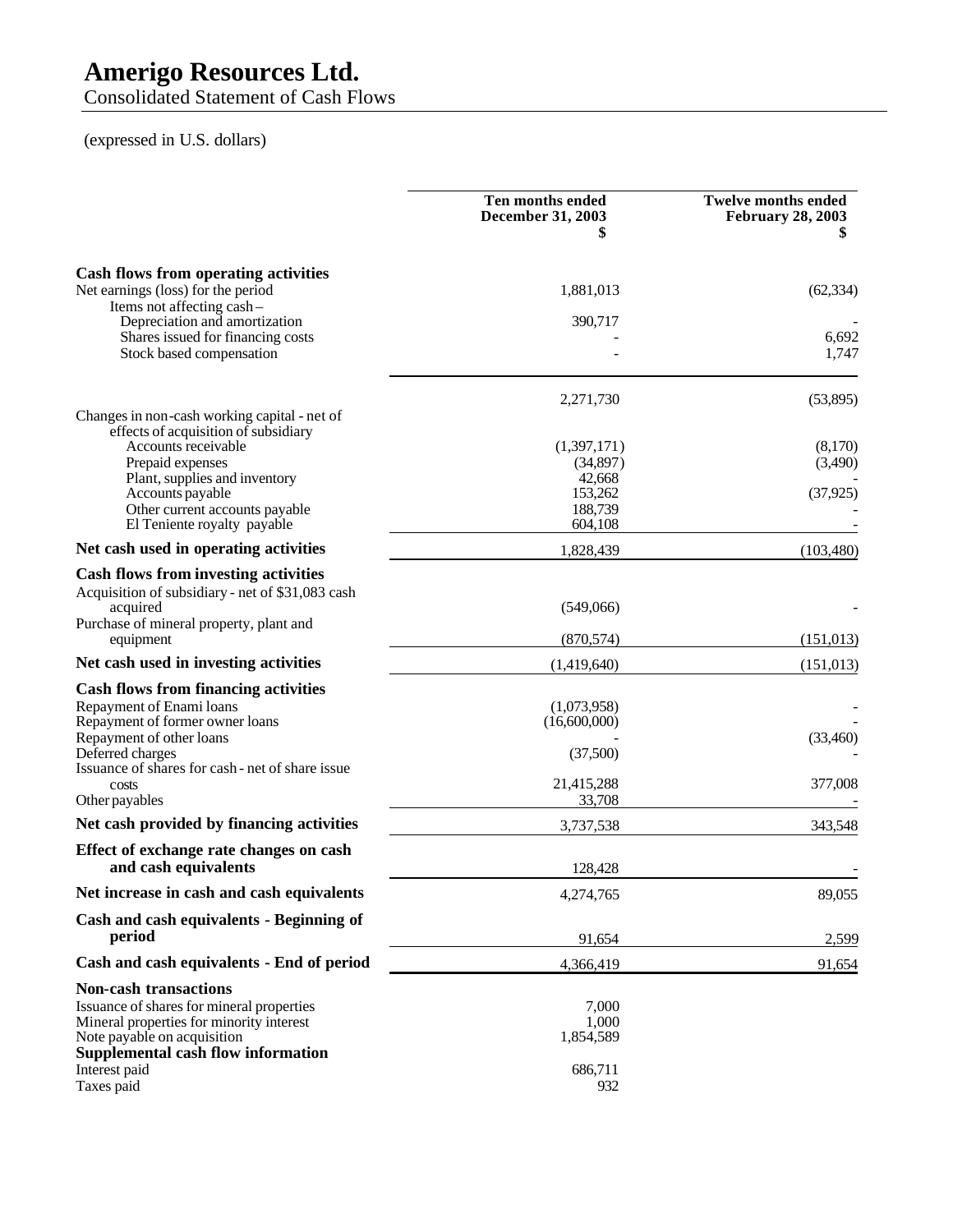(expressed in U.S. dollars)

#### **1 Operations**

Amerigo Resources Ltd. ("the company") was incorporated under the laws of British Columbia, Canada.

During the period, the company acquired a copper producing company in Chile, Minera Valle Central S.A. (MVC) (note 3).

The company's activities also include the acquisition and exploration of mineral properties.

#### **2 Significant accounting policies**

#### **Generally accepted accounting principles**

These consolidated financial statements have been prepared in accordance with accounting principles generally acceptable in Canada. As a consequence of the acquisition of MVC, the company adopted new accounting policies in the quarter ended August 31, 2003, as set out in the significant accounting policies noted below.

#### **Basis of presentation**

These consolidated financial statements include the accounts of the company and its subsidiaries, Templo Dorado S.A. de C.V. (inactive), Amerigo International Holdings Corp., Amerigo Resources Ltd. Chile I Limitada, Amerigo Resources Ltd. Chile II Limitada and Minera Valle Central S.A. The results of the operations of these subsidiaries, except for Templo Dorado S.A. de C.V., were consolidated from July 1, 2003. All significant intercompany transactions and balances have been eliminated.

#### **Use of estimates**

The preparation of financial statements in conformity with Canadian generally accepted accounting principles requires management to make estimates and assumptions that affect the reported amount of assets and liabilities and disclosure of contingent assets and liabilities at the date of the financial statements and the reported amount of revenues and expenses during the period. Actual results may differ from those estimates.

The most significant estimates are related to the physical and economic lives of mineral assets and their recoverability.

#### **Foreign currency translation**

On June 1, 2003, the company changed its reporting currency to U.S. dollars. This change was made for consistency between the reporting currency of the company and its subsidiaries and was applied retroactively to March 1, 2003.

Comparative numbers for the year ended February 28, 2003 were translated using the current method of translation. Under this method, the income statement and the cash flow statement items were translated into the reporting currency using the rates in effect at the date of the transactions, and assets and liabilities were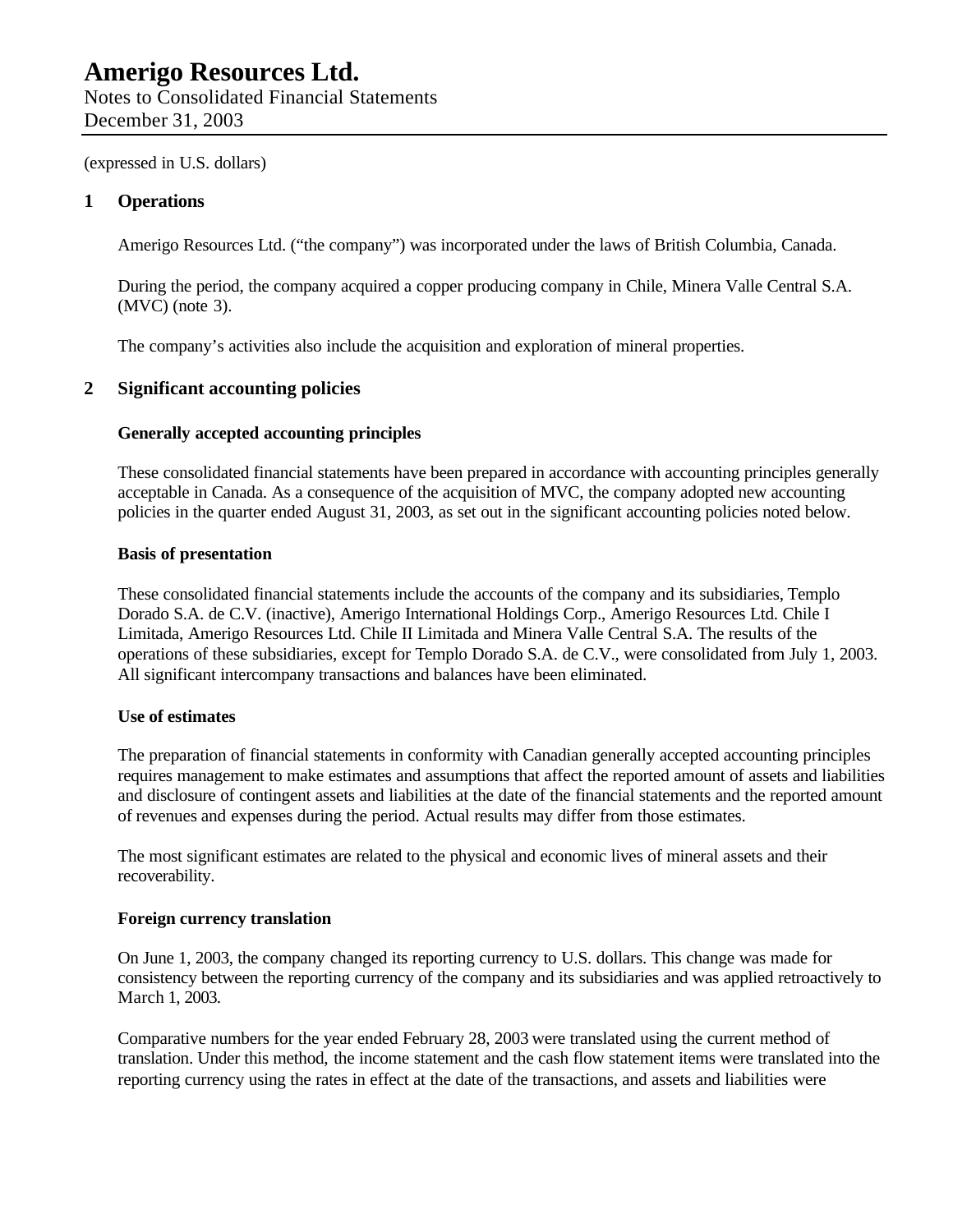#### (expressed in U.S. dollars)

translated using the exchange rate at February 28, 2003. All resulting exchange differences are reported as cumulative translation adjustment as a separate component of shareholders' equity.

The company's subsidiaries are considered integrated operations and are translated using the temporal method. Under this method, monetary assets and liabilities are translated into U.S. dollars at the balance sheet date rate of exchange, and non-monetary assets and liabilities at historical rates. Revenues and expenses are translated at appropriate transaction date rates. Gains and losses on translation are included in income.

#### **Cash and cash equivalents**

Cash and cash equivalents consist of cash on deposit and highly liquid investments that are readily convertible into cash with maturities of three months or less when purchased. Interest earned is recognized immediately in operations.

#### **Mineral property, plant and equipment**

Plant and equipment are carried at cost. Assets used in commercial production are subject to depreciation and depletion on the basis described below:

Plant and infrastructure and major equipment are depreciated using the unit of production method over the lesser of the useful life of the asset or the estimated life of the mineral resource.

Other fixed assets are depreciated over the useful life of the asset on a straight line basis.

Unit of production method is defined as contained pounds of copper produced over estimated production under the tailings supply agreement. The tailings supply agreement has a term extending to the later of 2021 or the date at which a predetermined amount of copper in tailings from El Teniente has been delivered.

#### **Mineral properties**

The company follows the method of accounting for its mineral property interests whereby all costs related to acquisition, exploration and development are capitalized by project. These costs will be amortized against revenue from future production or written off if the interest is abandoned or sold.

On the commencement of commercial production, net costs will be charged to operations using the unit of production method by project based upon estimated recoverable reserves.

The amounts shown for mineral properties represent net costs incurred to date, less recoveries, amounts amortized or write-downs, and do not necessarily reflect present or future values. Management reviews the carrying values of mineral properties , on a property-by-property basis, at least annually to determine if they have become impaired. If impairment is determined to exist, the mineral property will be written down to its net recoverable value. The ultimate recoverability of the amounts capitalized for the mineral properties is dependent upon the delineation of economically recoverable ore reserves, the company's ability to obtain the necessary financing to complete their development and realize profitable production or proceeds from the disposition thereof. Management's estimates of recoverability of the company's investment in various projects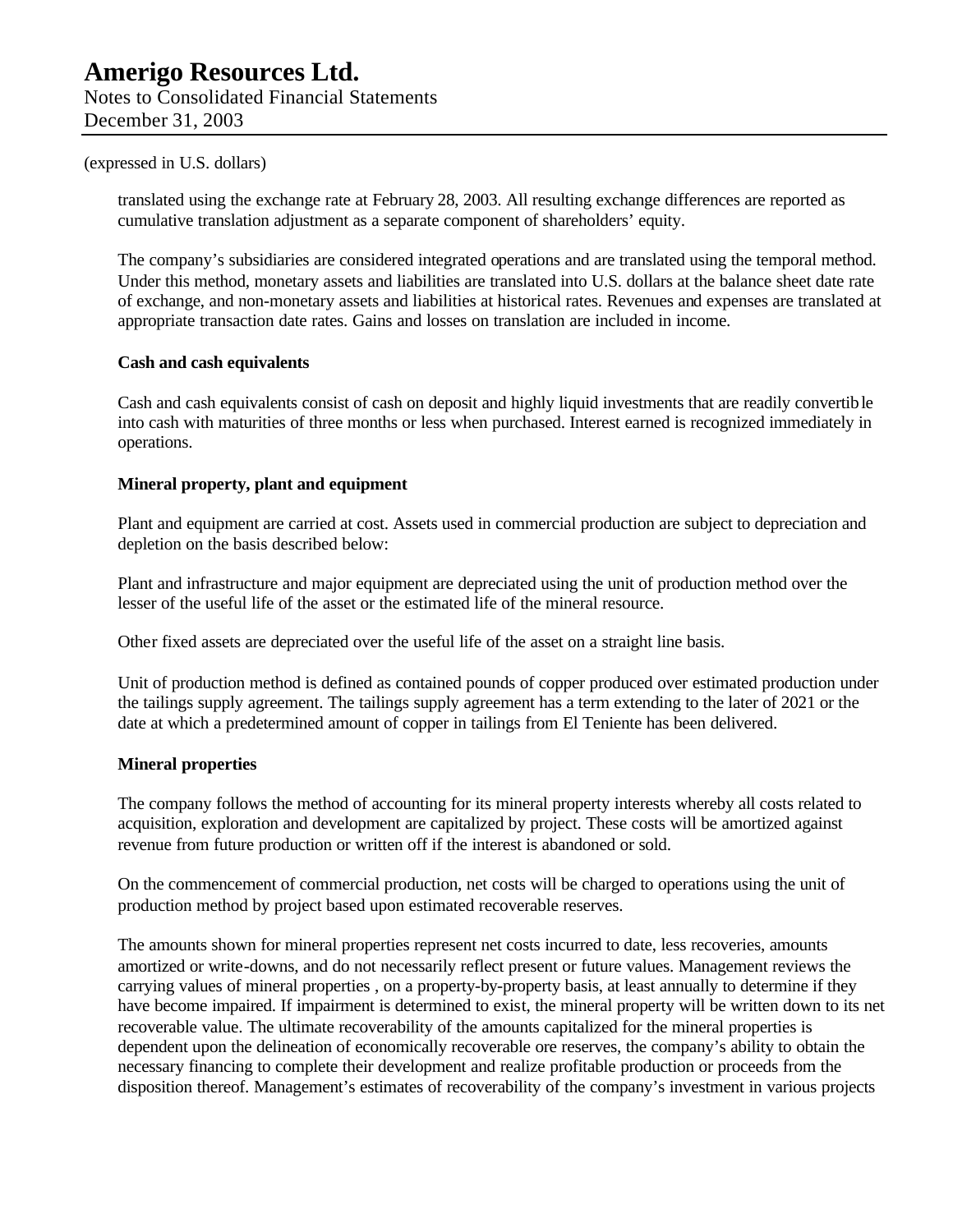Notes to Consolidated Financial Statements December 31, 2003

#### (expressed in U.S. dollars)

have been based on current conditions. However, it is reasonably possible that changes could occur in the near term that could adversely affect management's estimates and may result in future writedowns of capitalized property carrying values.

Although the company has taken steps to verify the title to mineral properties in which it has an interest, in accordance with industry standards for the current stage of exploration of such properties, these procedures do not guarantee the company's title. Property title may be subject to unregistered prior agreements or transfers and title may be affected by undetected defects.

#### **Property option agreements**

From time to time, the company may acquire or dispose of properties pursuant to the terms of option agreements. Because options are exercisable entirely at the discretion of the optionee, the amounts payable or receivable are not recorded. Option payments are recorded as resource property costs or recoveries when the payments are made or received.

#### **Restoration costs**

MVC is obligated through its operating contract with Corporación Nacional del Cobre de Chile (Codelco) not to spill tailings or contaminants from its facilities into natural waterways, to remove the facilities and equipment that have been used in operations and to leave the land occupied by its operations clean and clear within six months of expiry of the contract or any extensions thereof. The company believes that the proceeds from the sale of its plant and equipment on expiry of the contract will likely exceed restoration costs, and accordingly has not made any provisions to account for future restoration costs. In fiscal 2004 the company will implement new accounting standards for site restoration obligations, which require the recognition of a liability for estimated future restoration costs.

#### **Plant supplies and inventory**

Plant supplies are valued at the lower of cost and replacement cost. Concentrate inventory is valued at the lower of cost and net realizable value.

#### **Revenue**

Revenue is recognized when production is delivered to the smelter, title passes to the purchaser and the price is determinable. Settlement adjustments are recorded when final payable metal content and final prices are determined.

The company's sale contract for  $2004 - 2007$  provides for copper to be priced at a London Metal Exchange  $+3$ basis where final prices are settled three months from the date of delivery. Commencing in 2004, the company will account for changes in prices during the settlement period.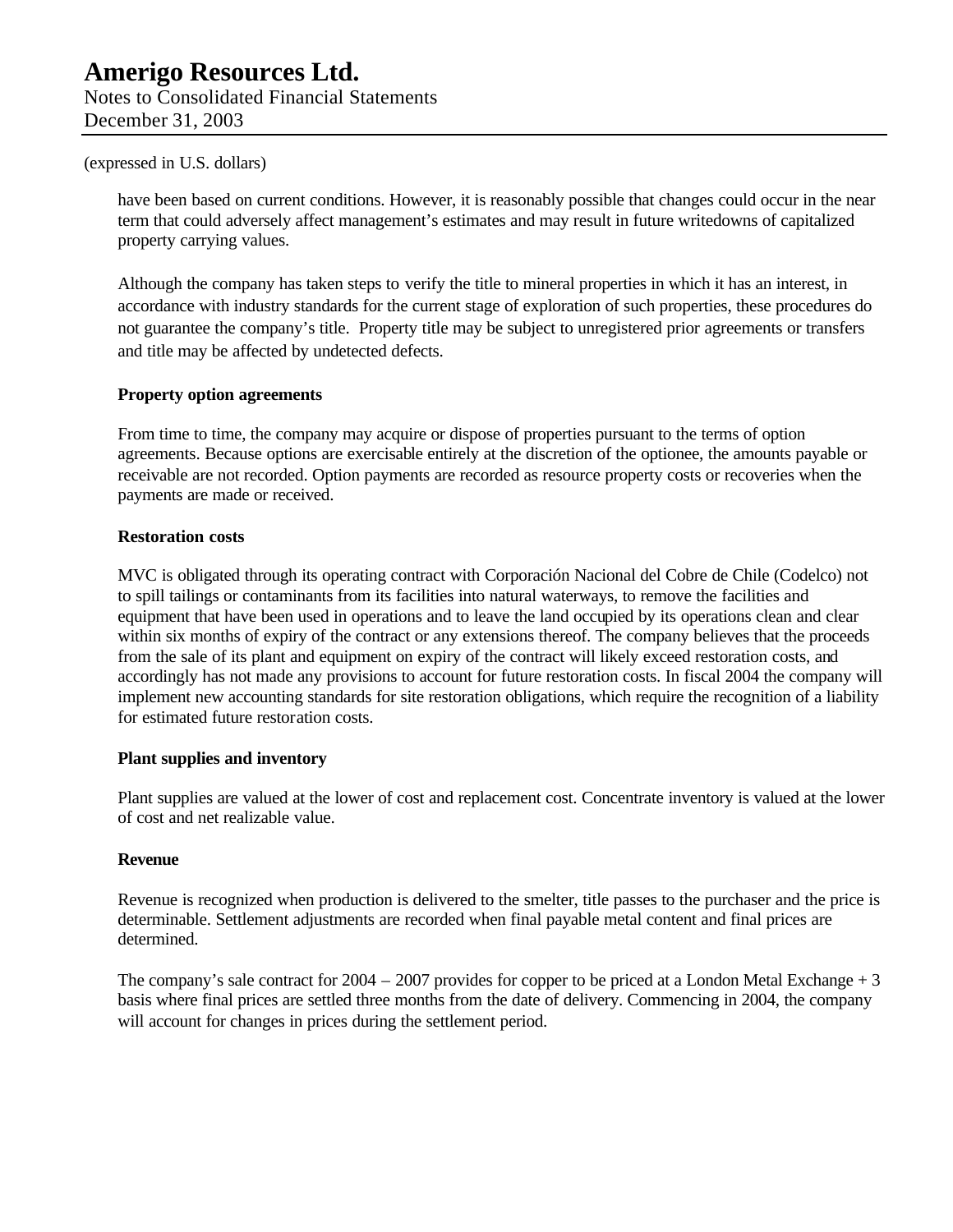(expressed in U.S. dollars)

#### **Contractual right**

At the time of the acquisition of MVC, the company assigned the excess of the purchase price over the fair value of the tangible assets acquired to the contract between MVC and Codelco to process the tailings of the El Teniente mine. This contractual right is amortized using the unit of production method.

#### **Income taxes**

The company follows the liability method of accounting for income taxes. Under this method, future income tax assets and liabilities are determined based on differences between financial reporting and tax bases of assets and liabilities, measured using substantially enacted tax rates and laws that will be in effect when the differences are expected to reverse.

#### **Deferred charges**

Deferred charges consist of fees related to establishing a demand loan (Note 4) and are being amortized over the initial term of the loan.

#### **Stock option plan**

The company has a stock option plan which is described in note 10. Effective March 1, 2002, the company adopted the new accounting standard for stock based compensation. As permitted by the standard, the company decided not to follow the fair value method of accounting for stock options granted to employees and directors. Accordingly, no compensation expense is recorded when stock options are granted to employees and directors and the exercise price is equal to the market price at the date of grant. Pro forma disclosure of the compensation expense which would have been recorded under the fair value method is disclosed in note 10.

#### **Earnings (loss) per share**

Earnings or loss per common share is calculated using the weighted average number of common shares outstanding during each period. Diluted earnings or loss per common share is calculated using the treasury stock method, which assumes that stock options are only exercised when the exercise price is below the average market price during the period, and that the company will use the proceeds to purchase its common shares at their average market price during the period.

#### **3 Acquisition of Minera Valle Central S.A.**

On July 3, 2003, the company, through a subsidiary, acquired all of the issued and outstanding shares of Minera Valle Central S.A. (MVC). MVC is a Chilean copper producer and has a contract with Chile's state owned copper producer Codelco through 2021 to process the tailings from the El Teniente mine in Chile.

Consideration for this acquisition was \$1,854,559 and the assumption of loans of \$18,145,411 due to former shareholders, of which \$16,600,000 was repaid at the time of the acquisition. The remaining loan balance of \$1,545,411 together with the acquisition price, totalling \$3,400,000,plus accrued interest, will be paid in cash or shares of the company, in three years if the average copper price is over \$0.82 per pound. Payment in cash or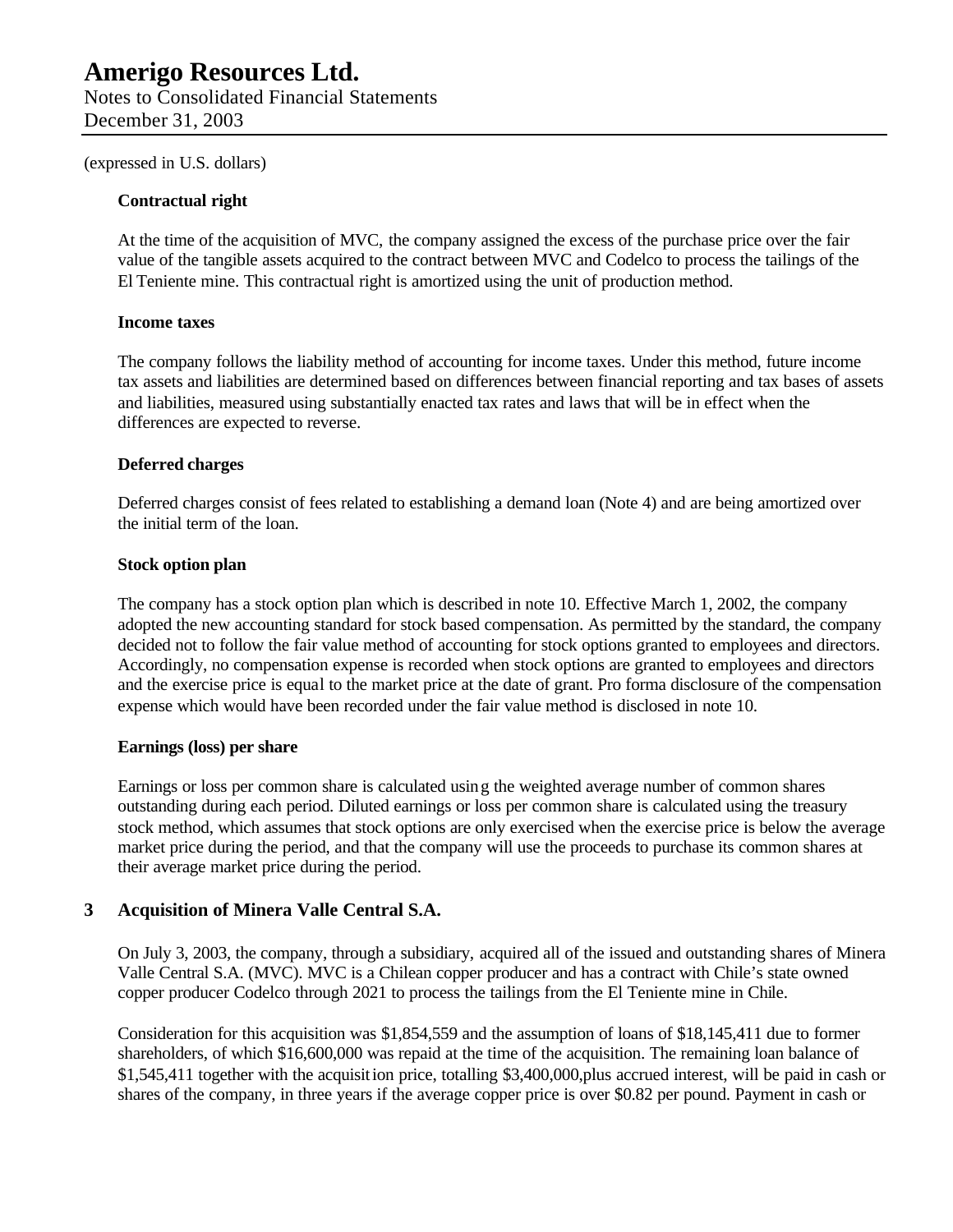#### (expressed in U.S. dollars)

shares is at the option of the company; however, if the company ele cts to pay in shares, the vendor has the right to either receive the payment in shares at the then current market price or receive payment in cash within two years counted from the end of the three-year period plus interest at an annual rate of 5%.

If the copper price is below \$0.82 per pound, the payment period will be extended to five years. Payment will be made in cash only plus interest at an annual rate of 5%.

This acquisition has been accounted for using the purchase method and results of operations have been consolidated since the date of acquisition. The following table summarizes the purchase price allocation based on final allocation of the fair values of the assets acquired and liabilities assumed.

| \$           |
|--------------|
|              |
| 31,110       |
| 688,337      |
| 575,324      |
| 159,979      |
| 13,959,620   |
| 2,471,495    |
| 8,609,361    |
| 26,495,226   |
|              |
| (18,230,846) |
| (2,471,124)  |
| (1,779,739)  |
| (322,780)    |
| (1,256,002)  |
| 24,060,491   |
| 2,434,735    |
|              |
| 1,854,559    |
|              |
| 377,568      |
| 202,608      |
| 2,434,735    |
|              |

#### **4 Cash and cash equivalents**

The company has pledged \$12,600,000 as collateral for a demand loan of \$12,600,000 advanced by a Canadian owned bank. The deposit is restricted under the terms and conditions of the demand loan and may be applied at any time at the option of the company to settle the demand loan. The interest rate on the demand loan is 90 days LIBOR plus 0.5%. The cash deposit and demand loan are part of an interim corporate structure which will eventually be replaced by a structure involving the registration of a subsidiary that has applied for a banking licence in an offshore jurisdiction. For accounting purposes, the cash deposit has been netted off against the demand loan.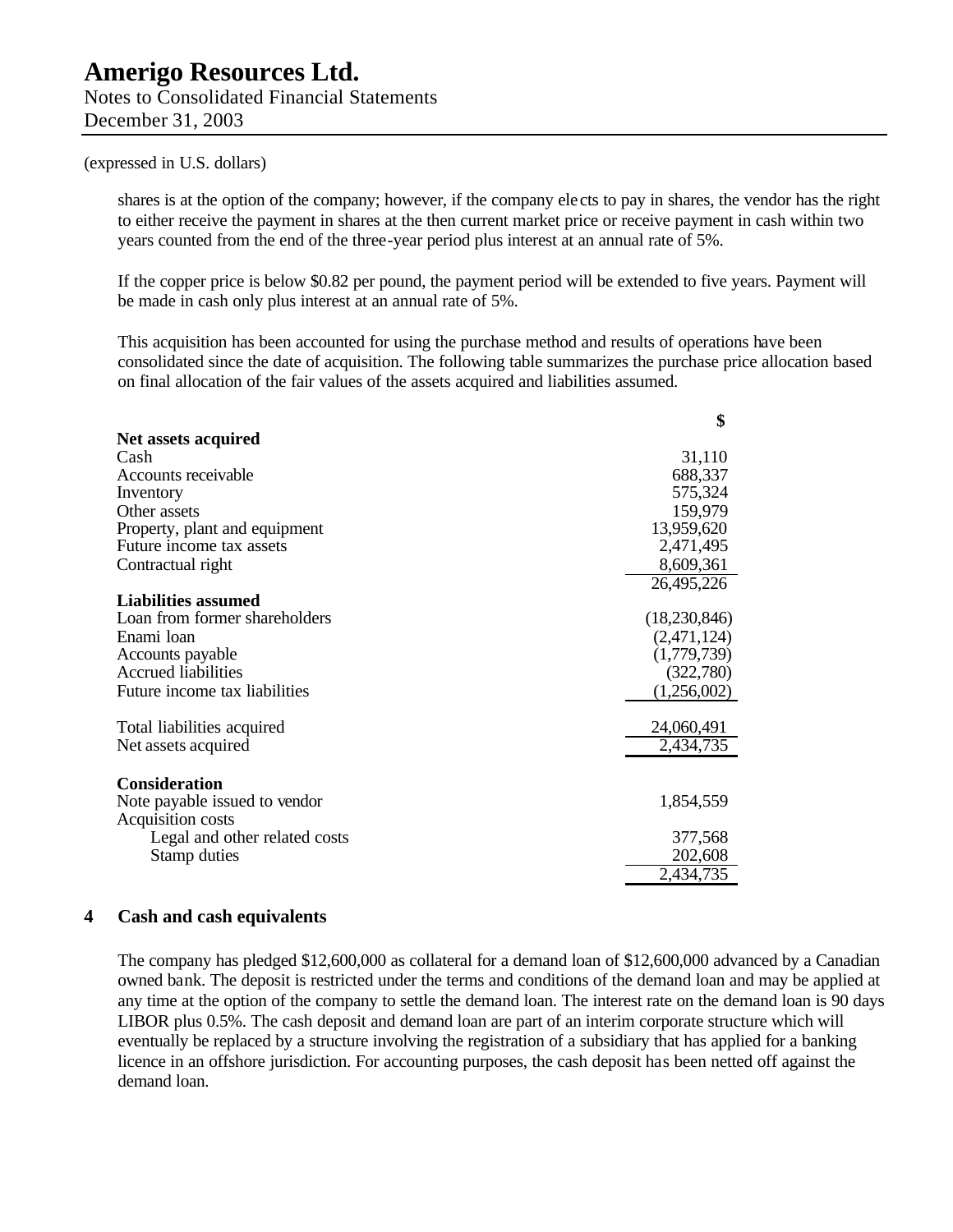Notes to Consolidated Financial Statements December 31, 2003

(expressed in U.S. dollars)

### **5 Plant supplies and inventory**

|                       | December 31,<br>2003 | February 28,<br>2003<br>Φ |
|-----------------------|----------------------|---------------------------|
| Plant supplies        | 484,276              |                           |
| Concentrate inventory | 48,380               | $\overline{\phantom{a}}$  |
|                       | 532,656              | $\overline{\phantom{a}}$  |

### **6 Mineral property, plant and equipment**

|                                                                           | December 31,<br>2003<br>\$          | February 28,<br>2003<br>\$ |
|---------------------------------------------------------------------------|-------------------------------------|----------------------------|
| Plant and infrastructure<br>Machinery and equipment<br>Contractual rights | 8,356,464<br>6,643,320<br>8,029,185 |                            |
| Office furniture, equipment and other assets                              | 906,454                             |                            |
| Accumulated depreciation                                                  | 23,935,423<br>(774, 831)            |                            |
| Mineral properties – Canada                                               | 23,160,592<br>368,040               | 254,498                    |
|                                                                           | 23,528,632                          | 254,498                    |

Mineral properties in Canada consist of:

|                        | <b>February 28, 2003</b><br><b>Balance</b> | <b>Deferred</b><br>exploration | <b>December 31, 2003</b><br><b>Balance</b> |
|------------------------|--------------------------------------------|--------------------------------|--------------------------------------------|
| Island Copper, Ontario | 131,866                                    | 45,123                         | 176,989                                    |
| Coppercorp, Ontario    | 67,322                                     | 56,123                         | 123,445                                    |
| Bellevue, Ontario      | 12,368                                     | 5,709                          | 18,077                                     |
| Deroche, Ontario       | 5,930                                      | 6,587                          | 12,517                                     |
| Caniapiscau, Quebec    | 37,012                                     |                                | 37,012                                     |
|                        | 254,498                                    | 113,542                        | 368,040                                    |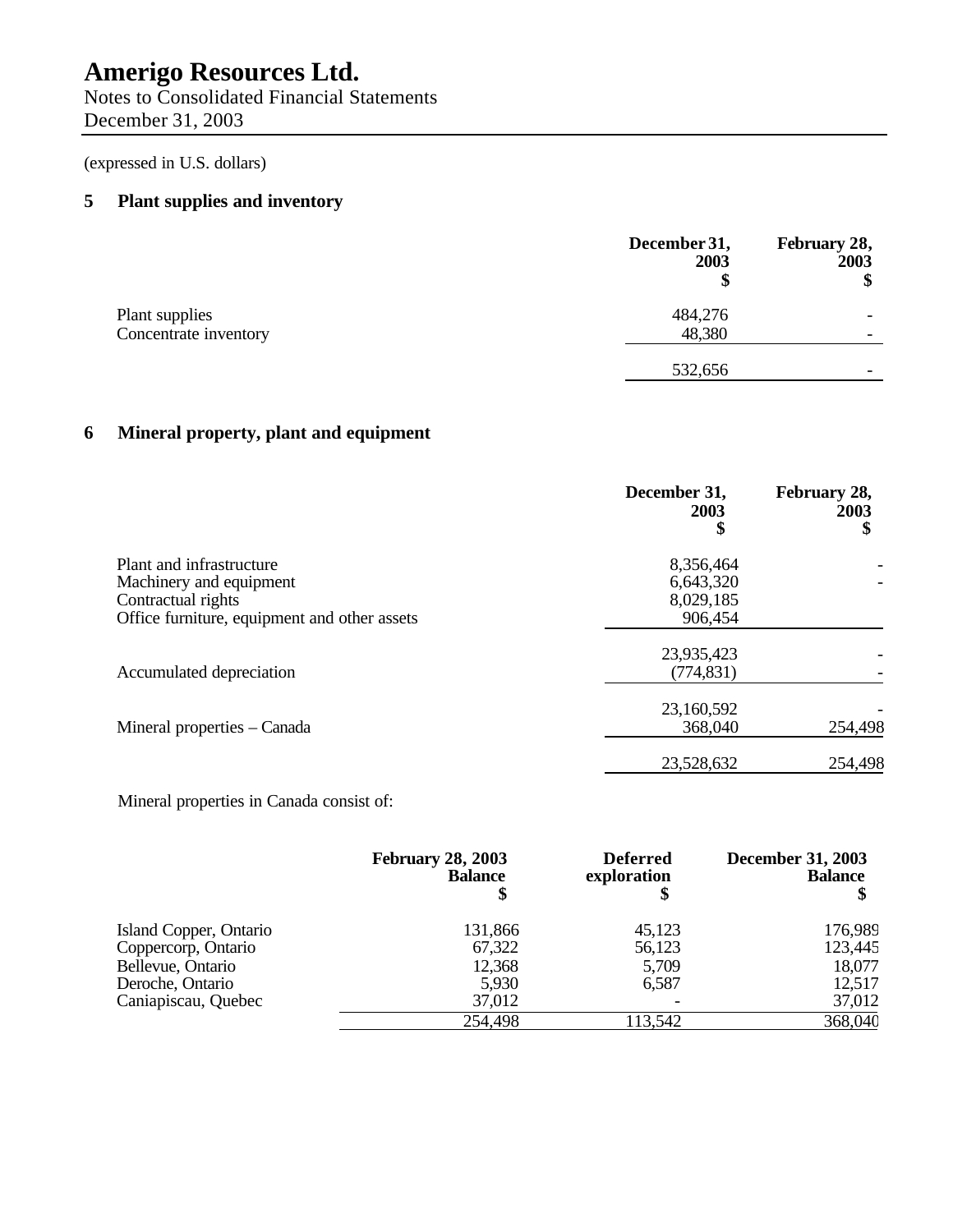Notes to Consolidated Financial Statements December 31, 2003

#### (expressed in U.S. dollars)

|                                                                                        | <b>February 28, 2002</b> | <b>Acquisitions</b>       | <b>Deferred</b>                    | <b>February 28, 2003</b>             |
|----------------------------------------------------------------------------------------|--------------------------|---------------------------|------------------------------------|--------------------------------------|
|                                                                                        | <b>Balance</b>           |                           | <b>Exploration</b>                 | <b>Balance</b>                       |
|                                                                                        |                          |                           |                                    | \$                                   |
| Island Copper, Ontario<br>Coppercorp, Ontario<br>Bellevue, Ontario<br>Deroche, Ontario | 18,976<br>3.443          | 44,168<br>46,845<br>4,015 | 68,722<br>20,477<br>8,925<br>1,915 | 131,866<br>67,322<br>12,368<br>5,930 |
| Caniapiscau, Quebec                                                                    | 36,898                   |                           | 114                                | 37,012                               |
|                                                                                        | 59,317                   | 95,028                    | 100,153                            | 254,498                              |

#### **Island Copper**

The company holds the option to acquire, from Falconbridge Limited, an undivided 55% interest in the Island Copper property near Sault Ste. Marie. To earn the interest the company must spend CDN\$250,000 on exploration and issue 200,000 shares to Falconbridge over a three-year period starting January 21, 2002.

Upon earning an undivided 55% interest in the property, a 55% : 45% joint venture may be formed with terms governing said joint venture usual to the mining industry. Alternatively Falconbridge may exercise a one-time option to increase its interest in the property to 65% by electing, within 90 days of the company having earned its 55% interest, to complete a bankable feasibility study on the property. If, based upon the outcome of the bankable feasibility study, a production decision is made, Falconbridge shall have 90 days to exercise a onetime option to increase its interest further to 75% by arranging for mine financing. In the year ended February 28, 2003, 100,000 shares of the company were issued to Falconbridge and a CDN\$10,000 environmental bond was posted with Falconbridge, which will be reimbursed following favourable inspection of the property by Falconbridge.

#### **Coppercorp**

On September 11, 2002, the company entered into an option agreement with a group of three prospectors from the Sault Ste. Marie area to earn a 100% interest in the Coppercorp property. The company paid the vendors CDN\$30,000 and issued 200,000 shares at CDN\$0.20 per shared on signing of the agreement and must issue a further 400,000 shares and pay CDN\$70,000 over four years to earn the interest. The company may, at its option, issue shares of equivalent value in lieu of cash payments, or pay an equivalent amount of cash in lieu of issuing shares. The company also agreed to spend CDN\$50,000 per year on exploration over the four-year period.

#### **Bellevue**

The Bellevue property of approximately 704 hectares was staked in February 2002 and adjoins the Copper Property to the East and South.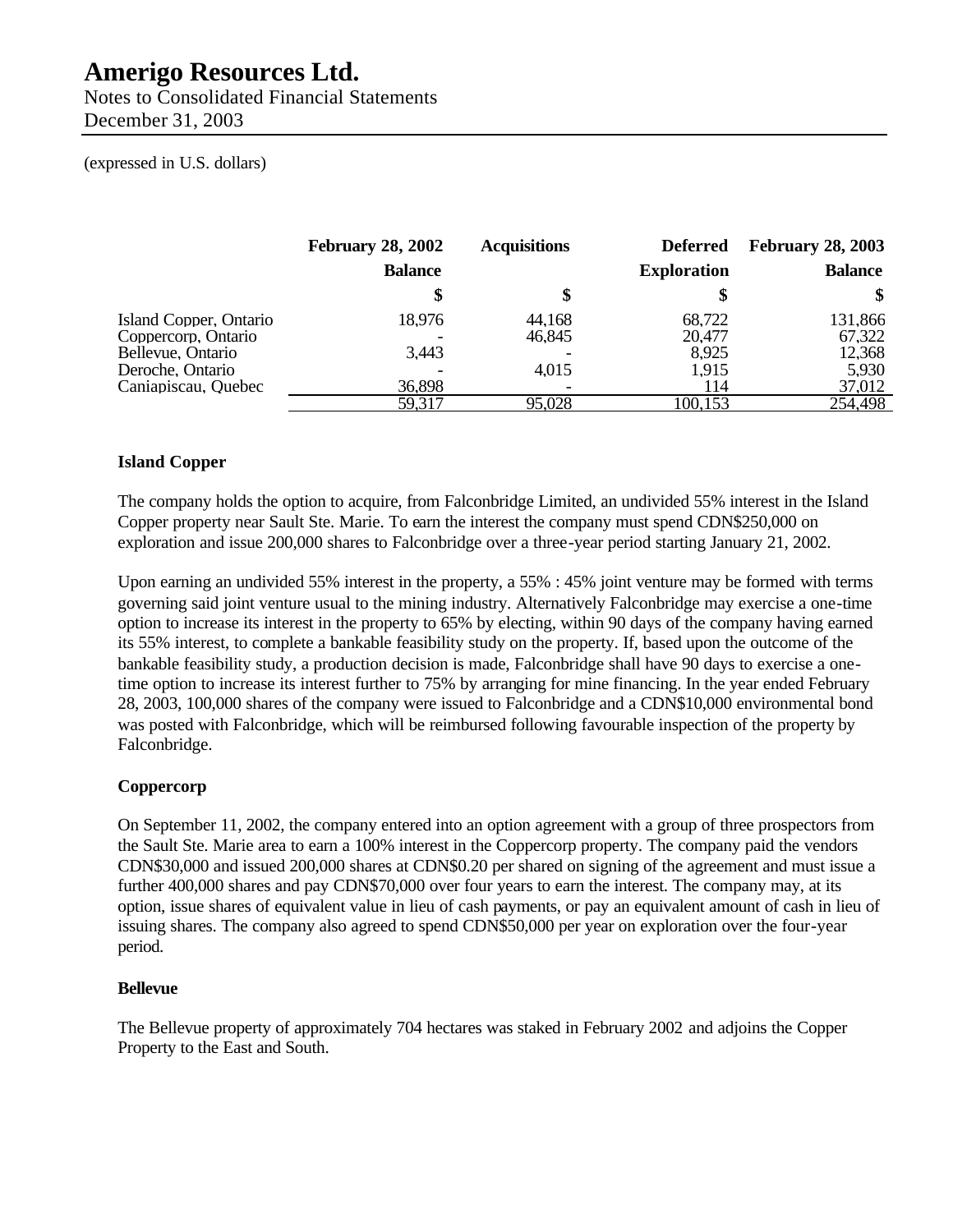(expressed in U.S. dollars)

#### **Deroche**

The company is earning a 100% interest in two claim blocks in Deroche Township. To earn the interest the company issued 30,000 shares at CDN\$0.20 per share and must spend CDN\$30,000 in exploration over two years, starting on March 2002.

#### **Caniapiscau**

Three claim blocks comprising the Caniapiscau Property in Quebec were staked in February 2002. The claim blocks are made up of 553 cells that cover a total area of 27,360 hectares.

#### **7 Enami loans**

MVC has entered into a series of agreements with the Chilean state owned company, Empresa Nacional de Minería (Enami).

Under the terms of the agreements, Enami lent money to MVC for working capital purposes in 1998, 2001 and 2002. These loans accrue interest at an annual rate of prime as set by the Chilean Central Bank plus 2%. As at December 31, 2003, the interest rate was approximately 6%.

These loans are collateralized with assets of MVC with a value of approximately \$1,600,000.

The repayment of the principal and interest on these loans is based on production and copper prices, as follows:

- For the 1998 loan if the copper price is above \$0.82 per pound, the company is required to repay to Enami 100% of the excess price over \$0.82.
- For the 2001 and 2002 loans If the copper price is above \$0.75 per pound, the company is required to repay to Enami 50% of the excess price over \$0.75 and if the copper price is above \$0.82 per pound, the company is required to repay to Enami 100% of the excess price over \$0.82.

Based on prevailing copper prices during the latter part of 2003, the 2001 loan was repaid in full by November 30, 2003. Other portions of the outstanding loans may be repaid within the upcoming year; however, as there is no minimum payment, the loans have been classified as non-current. At December 31, 2003 \$1,001,040 of the outstanding loans to Enami corresponded to the 1998 loan and \$396,126 to the 2002 loan.

#### **8 El Teniente Royalty payable**

MVC has a contract with Codelco through 2021 to process the tailings from the El Teniente mine in Chile. As part of the terms and conditions of the contract, MVC is obligated to pay a royalty to Codelco based on a formula that considers both the price of copper and the copper content found in the tailings processed in each given month, on a sliding scale ranging from 0% if the copper price is below \$0.80 per pound, to a maximum of 13.5% if the copper price is \$1.30 or higher. No royalties are payable if the copper content in tailings is below 0.0899% of copper, or the copper price is below \$0.80 per pound (for copper content in tailings between 0.09%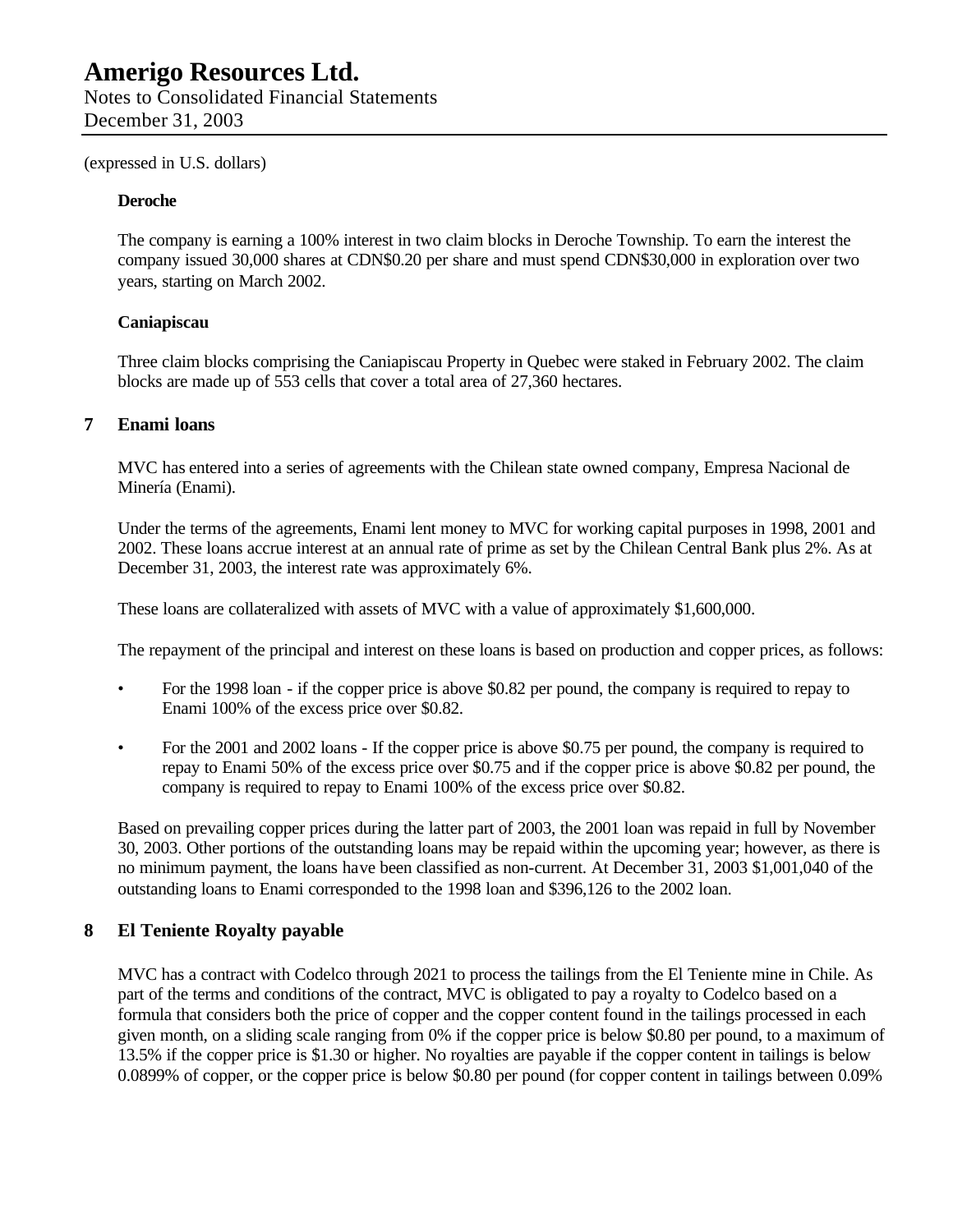#### (expressed in U.S. dollars)

and 0.1499%), or the copper price is below \$0.75 per pound (for copper content in tailings reaching or exceeding 0.15% of copper).

Royalty payments are invoiced by El Teniente on a monthly basis within the first 30 days of the third month following the month of delivery of the tailings; payment to El Teniente is effected within 10 days of receipt of invoices. Accordingly, the royalties to El Teniente have been classified as current liabilities. The royalty accrued is for the months of October, November and December 2003.

#### **9 Due to related parties**

The share capital of Amerigo International Holdings Corp. (Amerigo International) is composed of Class A and Class B common shares. The company owns all of the issued and outstanding Class B shares of Amerigo International. The holders of Class A shares are not entitled to any dividend or to other participation in the profits of Amerigo International, except for a total royalty dividend calculated as follows:

- \$0.01 for each pound of copper produced by MVC or any successor entity to MVC if the price of copper is under \$0.80, or
- \$0.015 for each pound of copper produced by MVC or any successor entity to MVC if the price of copper is \$0.80 or more.

In all other respects, Amerigo International is controlled by the company and is a wholly-owned subsdiary for accounting purposes.

The amount included as Minority Interest in the company's Balance Sheet represents the book value of the Class A shares.

As at December 31, 2003 \$188,739 was accrued for the dividend described above, which are unpaid since the acquisition of MVC on July 3, 2003. The class A shares are owned directly or indirectly by certain directors and officers of the company.

#### **10 Capital stock**

Authorized

100,000,000 common shares without par value

Issued and outstanding

|                                                                                                                                                                                  | <b>Shares</b>                                          | Amount                                                         |
|----------------------------------------------------------------------------------------------------------------------------------------------------------------------------------|--------------------------------------------------------|----------------------------------------------------------------|
| Balance – February 28, 2002<br>Private placement at Cdn\$0.20 per share<br>Private placement at Cdn\$0.23 per share<br>Property acquisitions<br>Financing costs<br>Issuing costs | 2,668,819<br>2,625,000<br>710,869<br>330,000<br>50,000 | 2,902,801<br>351,335<br>109,416<br>44,168<br>6,692<br>(23,514) |
| Balance - February 28, 2003                                                                                                                                                      | 6,384,688                                              | 3,390,897                                                      |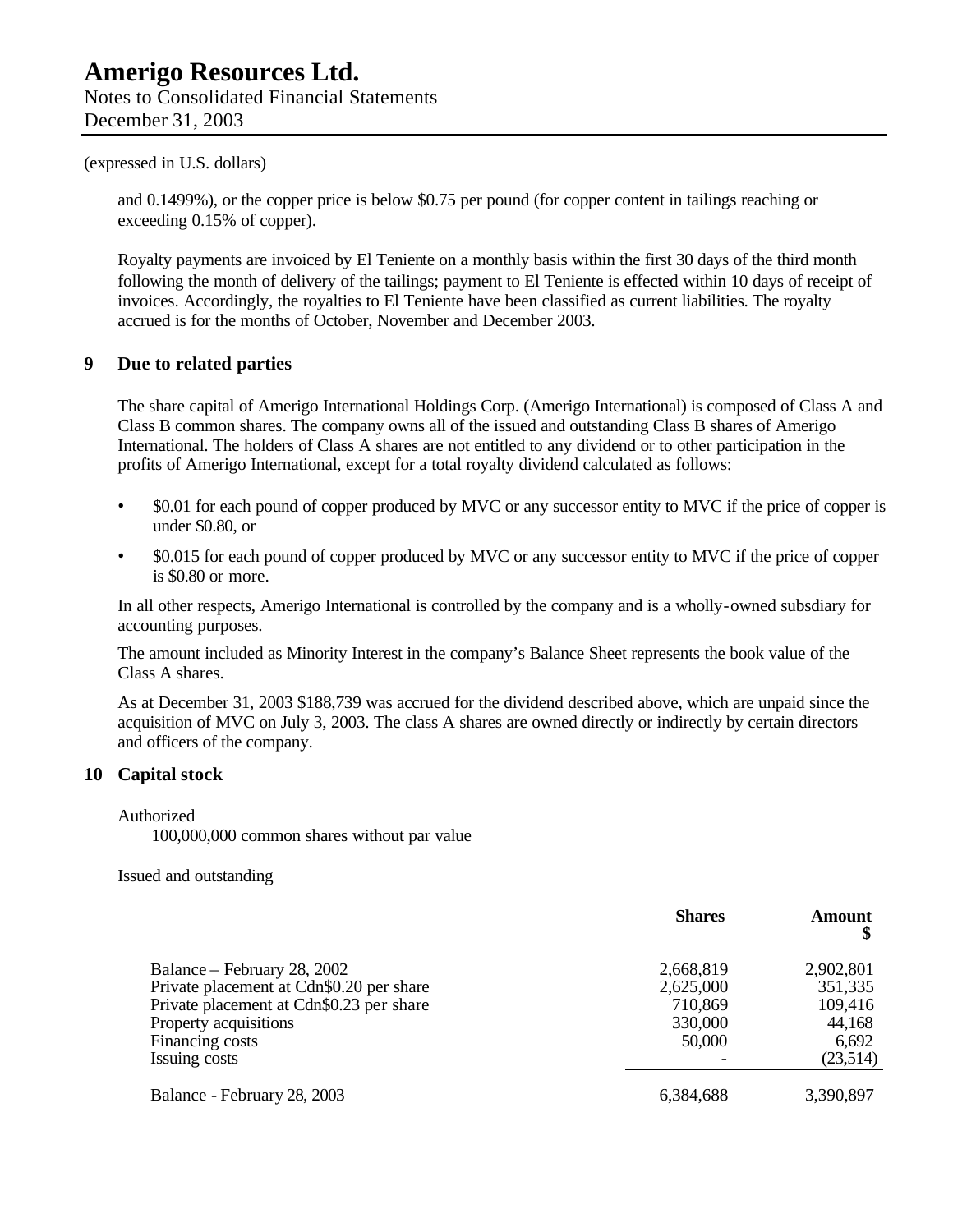Notes to Consolidated Financial Statements December 31, 2003

#### (expressed in U.S. dollars)

|                                          | <b>Shares</b> | Amount<br>\$ |
|------------------------------------------|---------------|--------------|
| Private placement at Cdn\$0.16 per share | 1,562,500     | 183,070      |
| Private placement at Cdn\$0.60 per share | 47,757,833    | 20,668,520   |
| Exercise of warrants                     | 4,277,855     | 1,686,863    |
| Exercise of stock options                | 165,000       | 24,506       |
| Property option agreement                | 50,000        | 7,000        |
| Issuing costs                            |               | (1,147,671)  |
| Balance – December 31, 2003              | 60,197,876    | 24,813,185   |

#### **Private placement**

On April 16, 2003, the company completed a private placement of 1,562,500 units at Cdn\$0.16 per unit for proceeds of Cdn\$250,000 (\$183,070). Each unit consisted of one common share and one-half of one warrant; each warrant entitles the holder to purchase one additional common share at Cdn\$0.32 to April 16, 2005.

On June 24, 2003, the company completed a private placement with net proceeds of Cdn\$25,979,100 (\$18,747,970). A total of 43,298,501 deposit receipts were issued at a price of Cdn\$0.60 each. Each deposit receipt was convertible into a unit consisting of one share and one-half of one warrant, with each full warrant exercisable until June 20, 2005 at Cdn\$0.70. On July 18, 2003, the deposit receipts were converted into shares.

On July 18, 2003, the company completed a private placement of Cdn\$1,980,000 (\$1,419,000) oversubscription option for the company's private placement. A total of 3,299,999 units were issued at Cdn\$0.60 per unit. Each unit consists of one share and one-half of one warrant, with each full warrant exercisable until June 20, 2005 at Cdn\$0.70.

Agents involved in the private placement received a 6% commission and a total of 1,268,974 agent's warrants entitling them to purchase units (each unit consisting of one share and one-half of one warrant, with each full warrant exercisable until June 20, 2005 at Cdn\$0.70) for Cdn\$0.60 until June 18, 2005.

On July 18, 2003, the company completed a non-brokered private placement of 1,159,333 units at Cdn\$0.60 per unit for total proceeds of Cdn\$695,600 (\$501,550). Each unit consists of one share and one-half of one warrant, with each full warrant exercisable until June 18, 2005 at Cdn\$0.70.

#### **Stock options**

- On April 2, 2003 the company granted stock options to purchase an aggregate of 340,000 common shares to two directors and one senior officer, with an exercise price of Cdn\$0.36 per share, expiring on April 2, 2008.
- On October 15, 2003 the company granted stock options to purchase an aggregate of 1,185,000 common shares to four directors, two senior officers and five employees, with an exercise price of Cdn\$1.23 per share, expiring on October 15, 2008.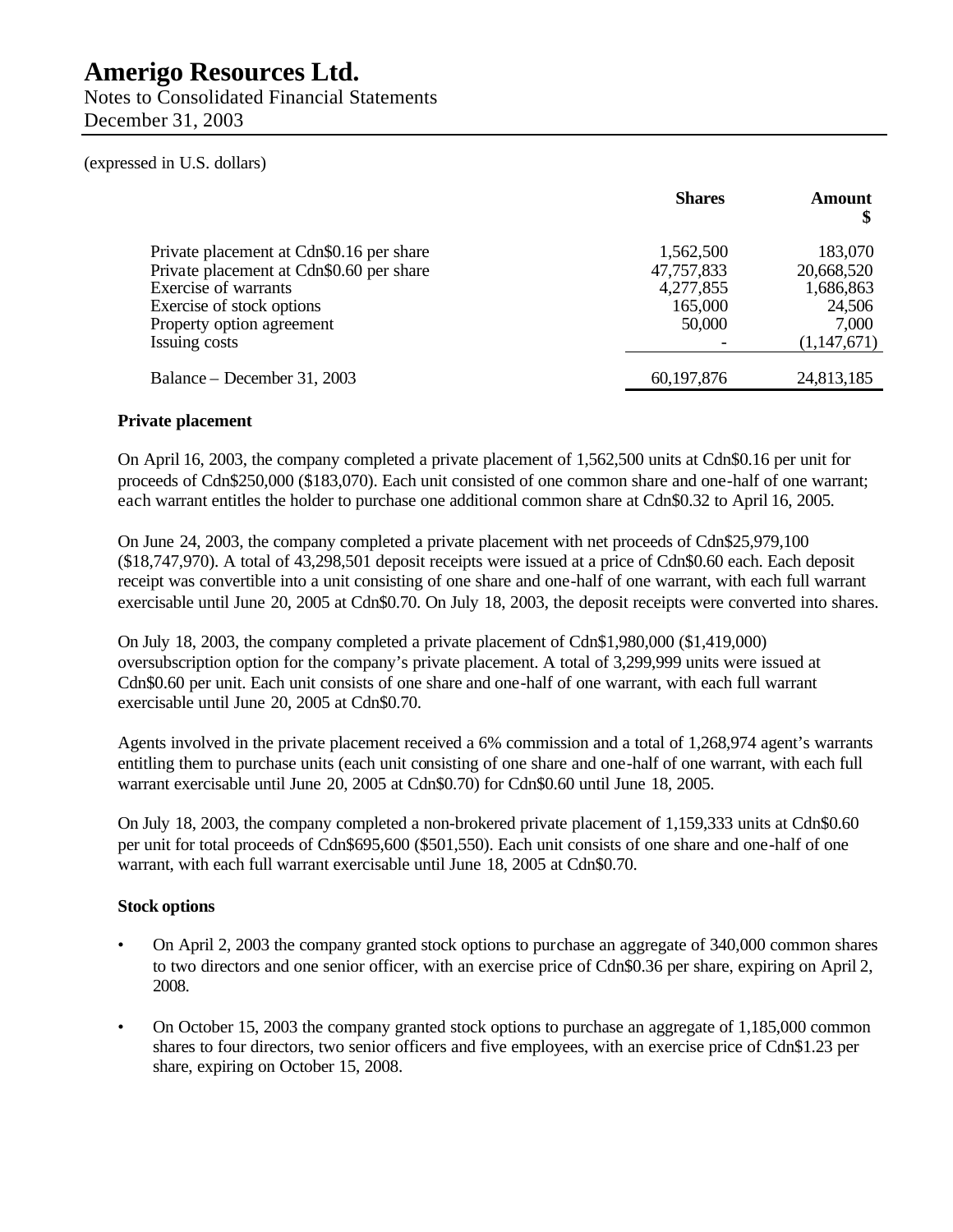(expressed in U.S. dollars)

• During the ten months ended December 31, 2003 165,000 stock options were exercised at Cdn\$0.20 netting the company Cdn\$33,000 (\$24,506).

#### **Stock option plan**

The company established a stock option plan (the Plan) on April 2, 2003. The Board of Directors of the company (the Board) administers the Plan, whereby it may from time to time grant options to purchase common shares of the company to directors, officers, key employees and certain other persons who provide services to the company or its subsidiaries. The maximum aggregate number of common shares issuable under the Plan will not exceed 10% of the number of common shares of the company outstanding at the time of grant and the aggregate number of common shares reserved for issuance to any one person under the Plan in any 12 month period must not exceed 5% of the outstanding common shares of the company, on a non-diluted basis. The exercise price of an option is determined by the Board and shall be no less than the closing price of the common shares on the Exchange on the day preceding the date of grant, less the maximum discount permitted by the policies of the Exchange subject to the minimum exercise price per common share permitted by the Exchange. Options must be exercised within a five year period from the date of grant, vesting periods are determined by the Board and option shares are subject to a four month hold period from the date of grant of the option in accordance with the policies of the Exchange, or such lesser hold period as the Exchange may permit.

A summary of the company's stock options at December 31, 2003 and February 28, 2003 and the changes for the ten and twelve month periods ending on those dates is presented below:

|                                                              | Ten months ended<br><b>December 31, 2003</b> |                                                   | <b>Twelve months ended</b><br><b>February 28, 2003</b> |                                                   |
|--------------------------------------------------------------|----------------------------------------------|---------------------------------------------------|--------------------------------------------------------|---------------------------------------------------|
|                                                              | Outstanding<br>options                       | Weighted<br>average<br>exercise<br>price<br>Cdn\$ | Outstanding<br>options                                 | Weighted<br>average<br>exercise<br>price<br>Cdn\$ |
| Balance – start of period<br>Granted<br>Exercised<br>Expired | 320,000<br>1,525,000<br>(165,000)            | 0.20<br>1.04<br>0.20                              | 25,000<br>320,000<br>(25,000)                          | 1.08<br>0.20<br>1.08                              |
| Balance – end of period                                      | 1,680,000                                    | 0.96                                              | 320,000                                                | 0.20                                              |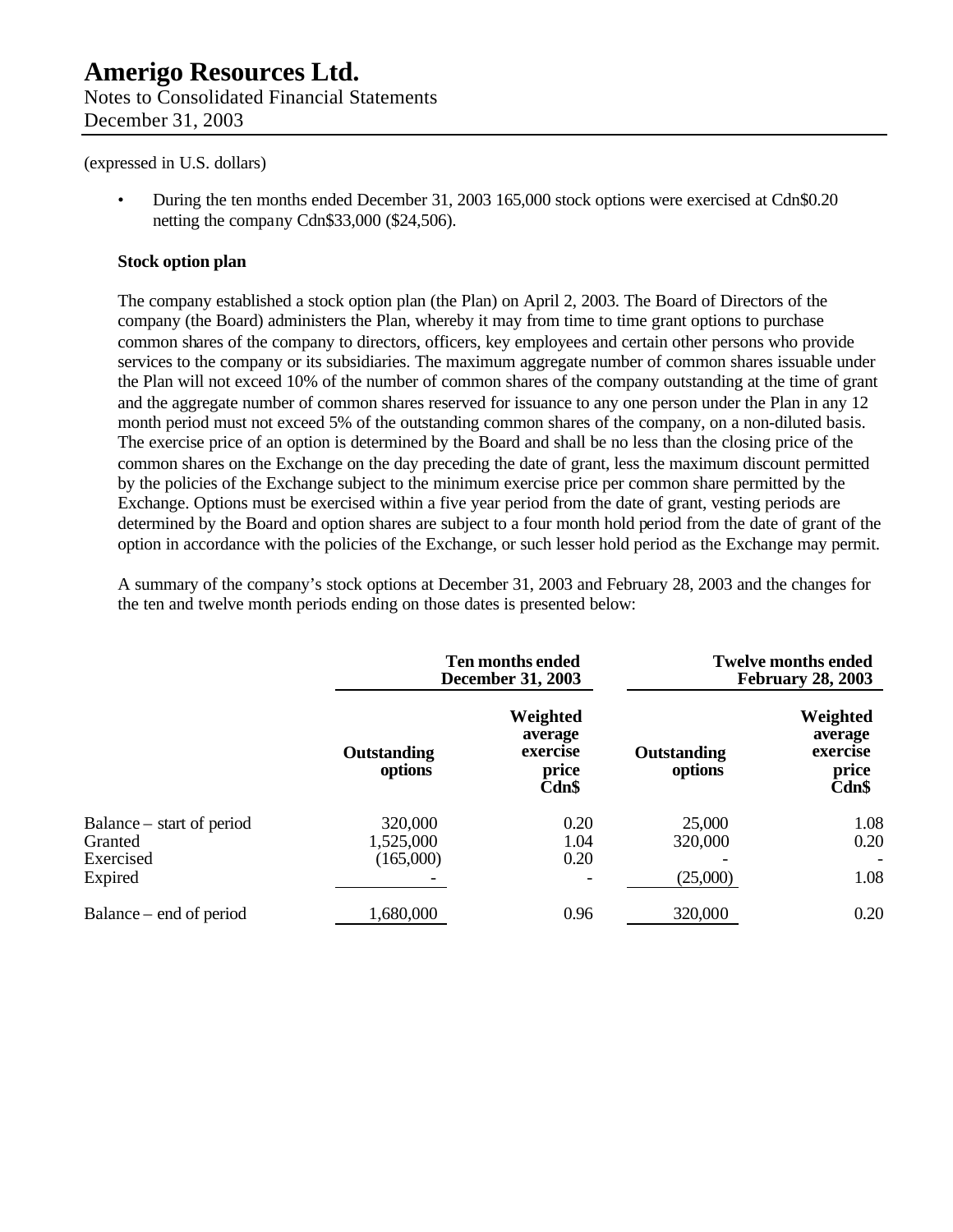#### (expressed in U.S. dollars)

The following stock options were outstanding and exercisable as at December 31, 2003:

| <b>Range of</b><br>exercise<br>prices<br>Cdn\$ | <b>Number</b><br>exercisable | Weighted<br>average<br>remaining<br>contractual life | Weighted<br>average exercise<br>price<br>Cdn\$ |
|------------------------------------------------|------------------------------|------------------------------------------------------|------------------------------------------------|
| 0.20 to 1.23                                   | ,680,000                     | 4.57 years                                           | 0.96                                           |

#### **Stock-based compensation**

The company does not record any value for options granted to employees and directors and uses the fair value method for options granted to consultants. The company estimated that the weighted average fair value of the options granted during the ten months ended December 31, 2003 was \$0.65 by using the Black-Scholes Option Pricing Model with the following weighted average assumptions:

| Expected dividend yield         | $0\%$   |
|---------------------------------|---------|
| Expected stock price volatility | 148.50% |
| Risk-free interest rate         | 2.60%   |
| Expected life of options        | 5 years |

Had the company recognized compensation expense for stock options granted to its employees using the fair value method, the following would have been its effect on the company's net earnings:

|                             | Ten months ended<br>December 31, 2003 |
|-----------------------------|---------------------------------------|
| Net earnings for the period |                                       |
| As reported                 | 1,881,013                             |
| Pro forma                   | 896,370                               |
| Basic earnings per share    |                                       |
| As reported                 | \$0.05                                |
| Pro forma                   | \$0.02                                |
| Diluted earnings per share  |                                       |
| As reported                 | \$0.03                                |
| Pro forma                   | \$0.01                                |

#### **Warrants**

During the period ended December 31, 2003:

75,000 warrants with a March 14, 2003 expiry date were exercised at Cdn\$0.40 per unit, netting the company Cdn\$30,000 (\$21,809). 425,000 warrants expired without being exercised.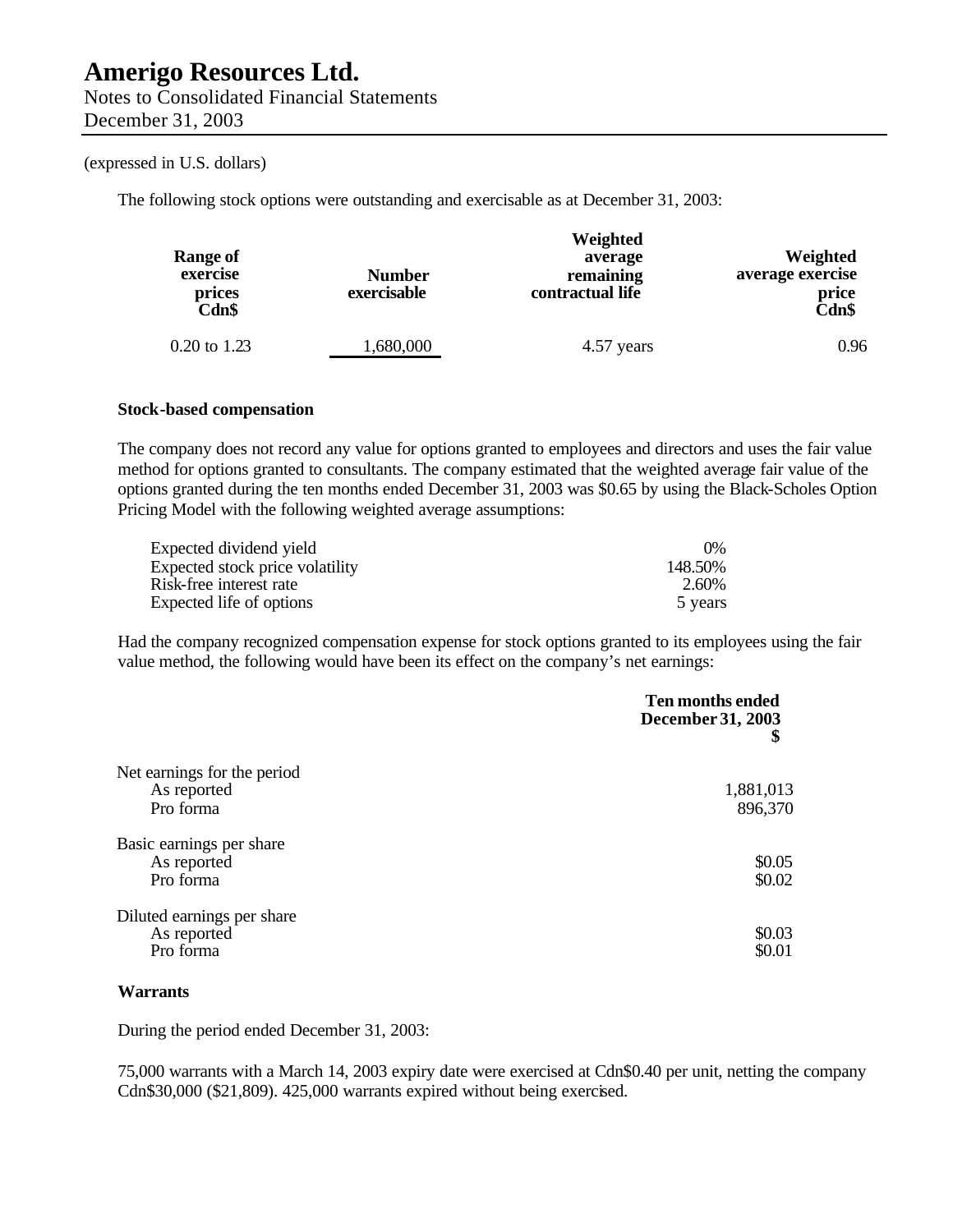Notes to Consolidated Financial Statements December 31, 2003

(expressed in U.S. dollars)

1,092,500 warrants with an August 20, 2004 expiry date were exercised at Cdn\$0.20 per unit netting the company Cdn\$218,500 (\$161,307).

197,936 warrants with a February 12, 2005 expiry date were exercised at Cdn\$0.25 per unit netting the company Cdn \$49,484 (\$37,445).

175,000 warrants with an April 16, 2005 expiry date were exercised at Cdn\$0.32 per unit, netting the company Cdn\$56,000 (\$41,402).

584,987 agent's warrants with a June 18, 2005 expiry date were exercised at Cdn\$0.60 per unit, netting the company Cdn\$350,992 (\$264,920).

2,152,432 warrants with a June 18, 2005 expiry date were exercised at Cdn\$0.70 per unit, netting the company Cdn\$1,506,702 (\$1,159,980).

#### **Share purchase warrants outstanding at December 31, 2003**

| Number of<br><b>warrants</b> | <b>Exercise price</b><br>per warrant<br>Cdn\$ | <b>Expiry date</b>     |
|------------------------------|-----------------------------------------------|------------------------|
| 1,215,000                    | 0.20                                          | <b>August 22, 2004</b> |
| 225,000                      | 0.25                                          | February 12, 2005      |
| 606,250                      | 0.32                                          | April 16, 2005         |
| 683,987*                     | 0.60                                          | June 18, 2005          |
| 22,018,980                   | 0.70                                          | June 18 and 20, 2005   |

Each warrant entitles the holder to purchase one common share of the company, except in the case of \*, which entitles the holder to purchase one share and one-half of one warrant to purchase an additional common share of the company.

#### **11 Capital Stock to be Issued**

On December 22, 2003 the company received a warrants exercise notice from one party holding agent warrants, for the exercise of 634,487 warrants at a price of CDN\$0.60 per warrant, entitling the holder to the same number of common shares of the company. Payment in the amount of CDN\$380,692 ( \$294,062) was delivered to the company with the exercise notice and is included in the cash balance at December 31, 2003. The shares were issued in January 2004 and accordingly the company has included the value of these shares as capital stock to be issued at December 31, 2003.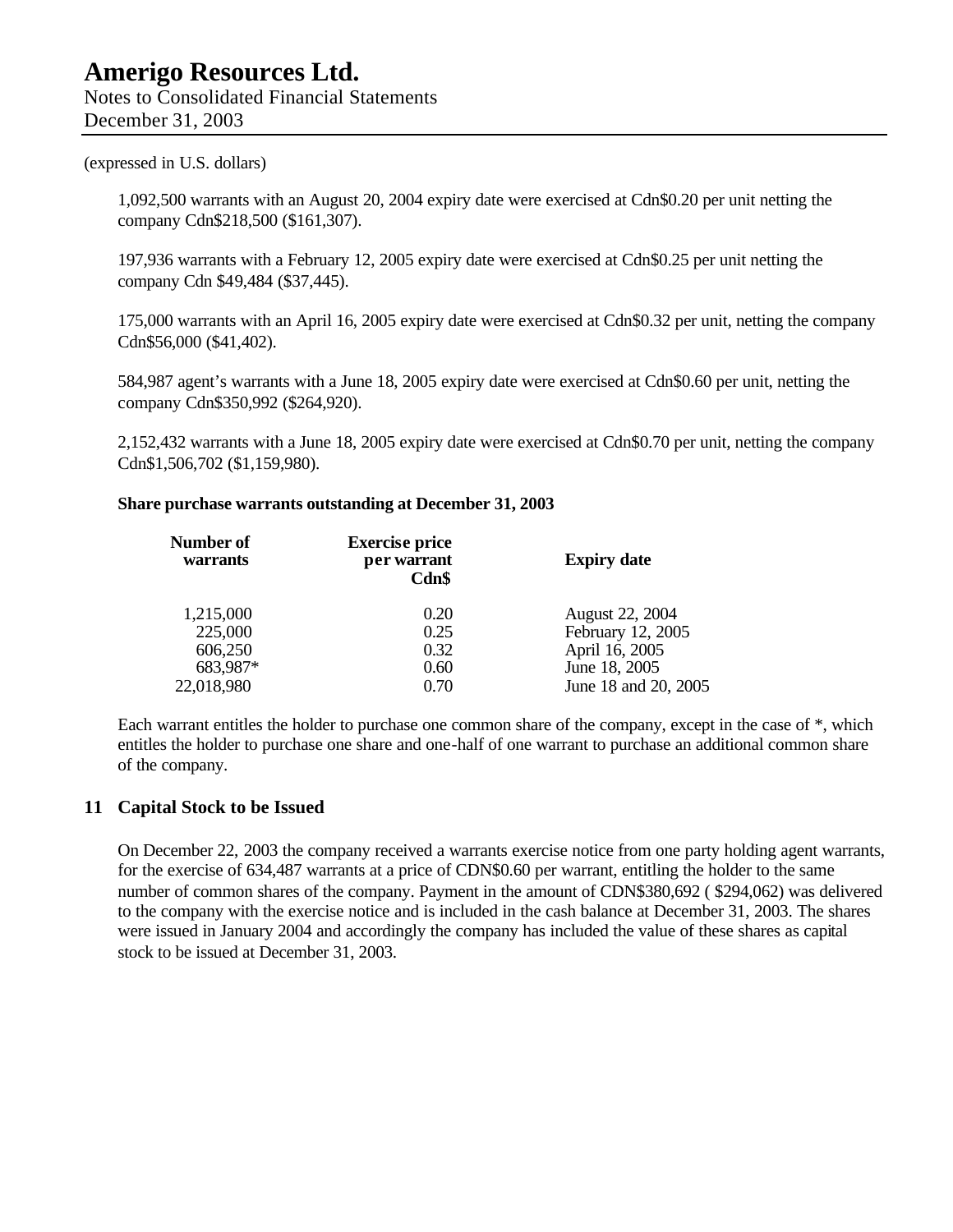Notes to Consolidated Financial Statements December 31, 2003

(expressed in U.S. dollars)

#### **12 Income Taxes**

The reconciliation of the combined Canadian federal and provincial statutory income tax rate to the effective tax rate is as follows:

|                                                    | December 31,<br>2003 | February 28,<br>2003 |
|----------------------------------------------------|----------------------|----------------------|
| Combined federal and provincial statutory tax rate | 40%                  | 40%                  |
| Income tax at statutory rates                      | 827,901              | (24, 934)            |
| Difference in foreign tax rates                    | (531, 467)           |                      |
| Benefit of Canadian tax losses not recognized      | 89,225               | 24,934               |
| Benefit of Chilean tax losses                      | (495, 155)           |                      |
| Other non deductible items, Canada                 | 7,164                |                      |
| Other non deductible items, Chile                  | 102,332              |                      |
|                                                    |                      |                      |

Future income taxes are provided for temporary differences. The significant components of future income tax assets and liabilities at December 31 and February 28, 2003 are as follows:

|                                                  | December 31,<br>$2003($ \$) | February 28,<br>$2002($ \$) |
|--------------------------------------------------|-----------------------------|-----------------------------|
| Future income tax asset                          |                             |                             |
| Unused tax losses, Canada                        | 732,513                     | 643,288                     |
| Unused tax losses, Chile                         | 2,686,917                   |                             |
| Resource assets, Canada                          | 272,208                     | 272,208                     |
| Other provisions                                 | 13,276                      | $\theta$                    |
|                                                  | 3,704,914                   | 915,496                     |
| Future income tax liability                      |                             |                             |
| Plant and equipment, Chile                       | (1,492,820)                 |                             |
| Net Future Tax Asset before valuation allowances | 2,212,094                   | 915,496                     |
| Less valuation allowance, Canada                 | (1,004,721)                 | (915, 496)                  |
| Less valuation allowance, Chile                  | (13,276)                    |                             |
| Net future tax asset                             | 1,194,097                   |                             |

As at December 31, 2003, the company has non-capital losses and cumulative exploration, development and depletion expenses in Canada of approximately \$1,831,282 and \$680,520 respectively carried forward for tax purposes and which are available to reduce taxable income in future years. The cumulative exploration, development and depletion expenses can be carried forward indefinitely. The non-capital losses expire in the years presented below: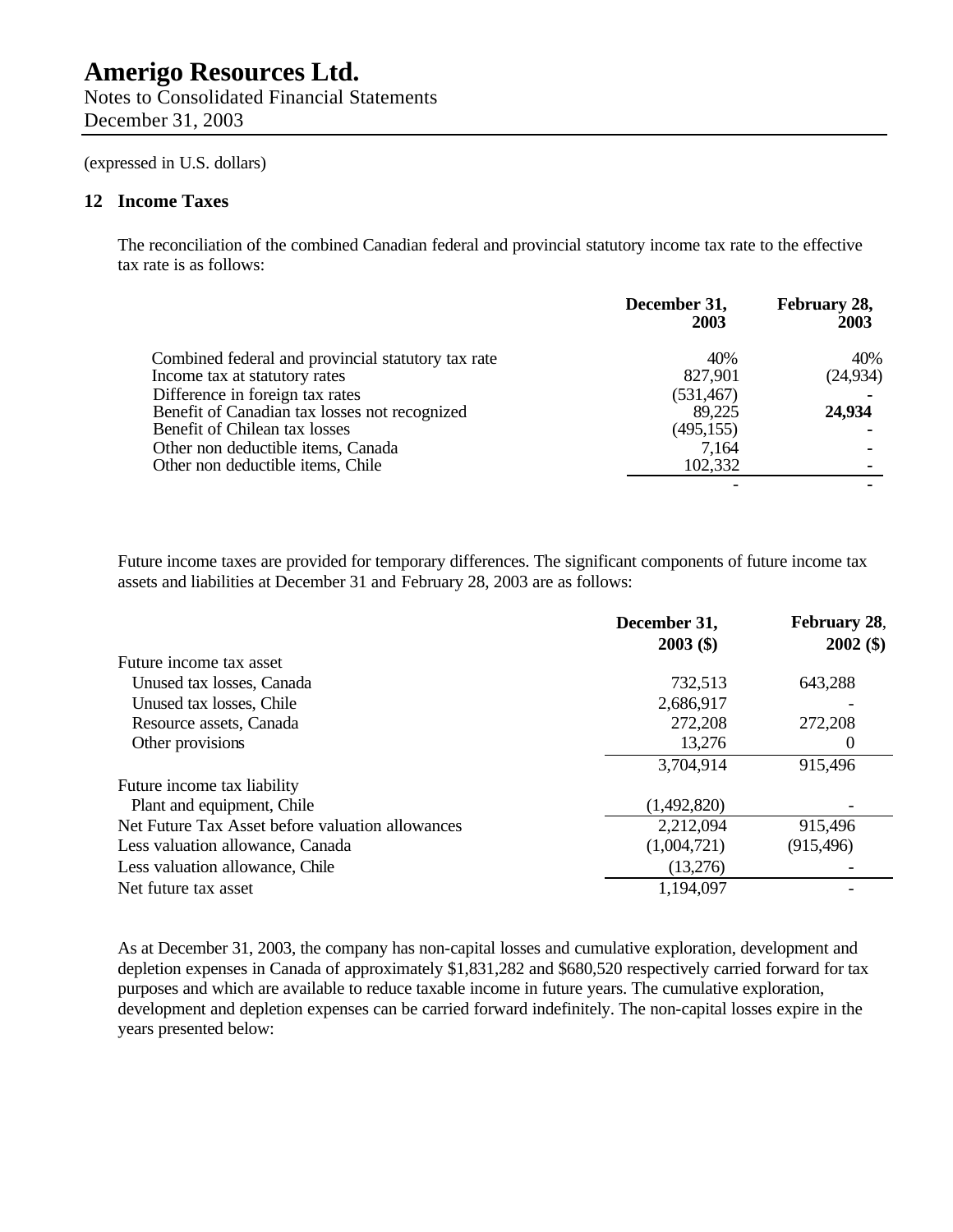Notes to Consolidated Financial Statements December 31, 2003

(expressed in U.S. dollars)

|      | \$        |
|------|-----------|
| 2004 | 392,400   |
| 2005 | 520,625   |
| 2006 | 135,949   |
| 2007 | 166,075   |
| 2008 | 129,770   |
| 2009 | 108,142   |
| 2010 | 155,260   |
| 2011 | 223,062   |
|      | 1,831,282 |

#### **13 Financial Instruments**

#### **Fair value of financial instruments**

The company's financial instruments include cash and cash equivalents, accounts receivable, accounts payable and accrued liabilities, El Teniente royalty payable, Enami loans and notes payable. The fair value of these financial instruments approximates their carrying value.

The company is not exposed to significant interest and credit risks arising from these financial instruments but is exposed to currency risk derived from exchange rate fluctuations of the Chilean peso to the U.S. dollar that could have a material effect on the company's business, financial condition and results of operations. The company has not entered into foreign currency contracts or other instruments to mitigate this risk.

#### **Concentration of credit risk**

Concentration of credit risk in trade accounts receivable resides with one customer. Since this customer is a Chilean state company, the company does not require collateral and has estimated that no allowances are required to allow for potential credit losses as the risk of non-performance is remote.

#### **14 Segmented information**

As at December 31, 2003, the company's assets are located mainly in Chile and its revenues arise from its Chilean operations. The company's sales to one customer represent 100% of reported revenue.

#### **15 Commitments**

MVC has certain commitments to sell copper concentrate to Enami on a yearly basis for each year from 2004 to 2007.